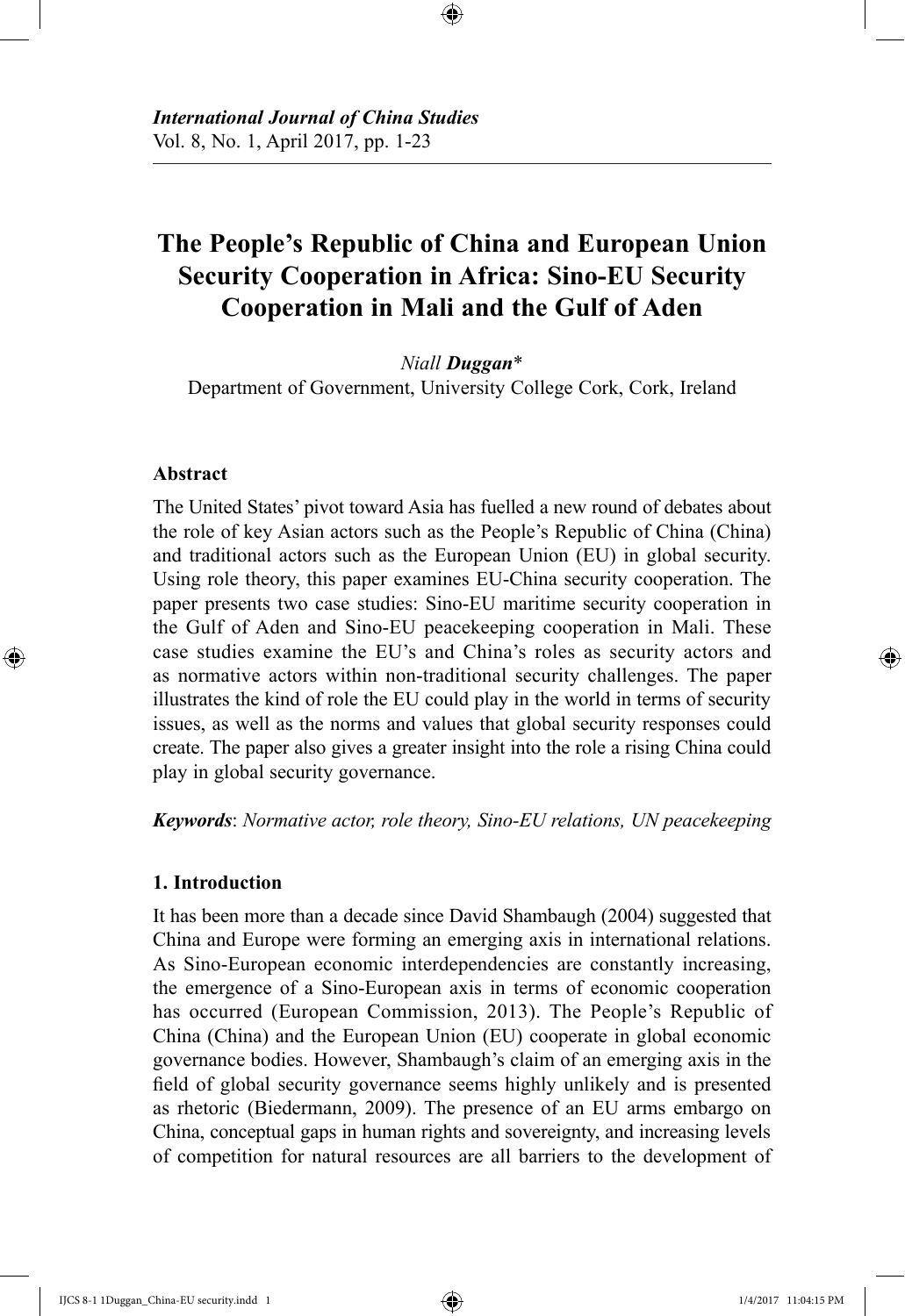this axis (Pan, 2012). However, China's role in global security has changed dramatically, though incrementally, over the past decade, and the nation has attempted to develop the role of a responsible great power (Zhu, 2010). In line with this new role, China has increased its multilateral engagement – most notably, its part in the six-party talks on North Korea (Horowitz and Min, 2006). The EU's role in global security governance has also evolved over the past decade. With the strengthening of the Common Foreign and Security Policy (CFSP), the EU has become more active in international security, developing a common role in security issues. As both China and the EU have become more proactive actors in global security matters, the question of a possible axis between the two actors re-emerges. African security governance has emerged as an area of common interest between China and the EU and as a possible area of cooperation.

⊕

This paper argues that China and the EU will increase their cooperation in global security issues, particularly in regard to Africa. The paper argues that both actors have a historical conception of their role as great powers within global security affairs, which pushes them toward cooperation. To accomplish this paper's goals, evidence regarding China's and the EU's identities and behaviours in global security is examined qualitatively. Two case studies of Sino-EU security cooperation in Africa – the Gulf of Aden and Mali – will be examined to demonstrate that their role conceptions result in a repeated pattern of role behaviour.

## **2. Role Theory Framework**

⊕

Role theory is a theoretical framework that is committed to the study of behaviour using the notion of "role". This study falls within the constructivist international relations (IR) framework of role theory (Harnisch, 2001; Maull, 1990). This paper employs process-tracing techniques outlined by Krotz and Sperling (2011) and Gottwald and Duggan (2011) to track core elements of role expectations. Taking a single role assumption, this paper will understand a role expectation to be a balance of the domestic expectations (ego expectations) and the implicit or explicit demands of others (alter expectations). In terms of alter expectations, it is important to note that not all "others" carry the same weight (Shih, 2013). This is clearly outlined by Wendt, who stated that "not all others are equally significant ... so power and dependency relations play important roles in the story" (1999: 327). There are tangible and intangible reasons for the selection of significant others: the tangible reasons are an actor's resources, while the intangible reasons are notions of the state's identity and the "needs" that derive from that identity (Wendt, 1999: 328). Therefore, the selection or appearance of significant others in international relations does not happen randomly. The

↔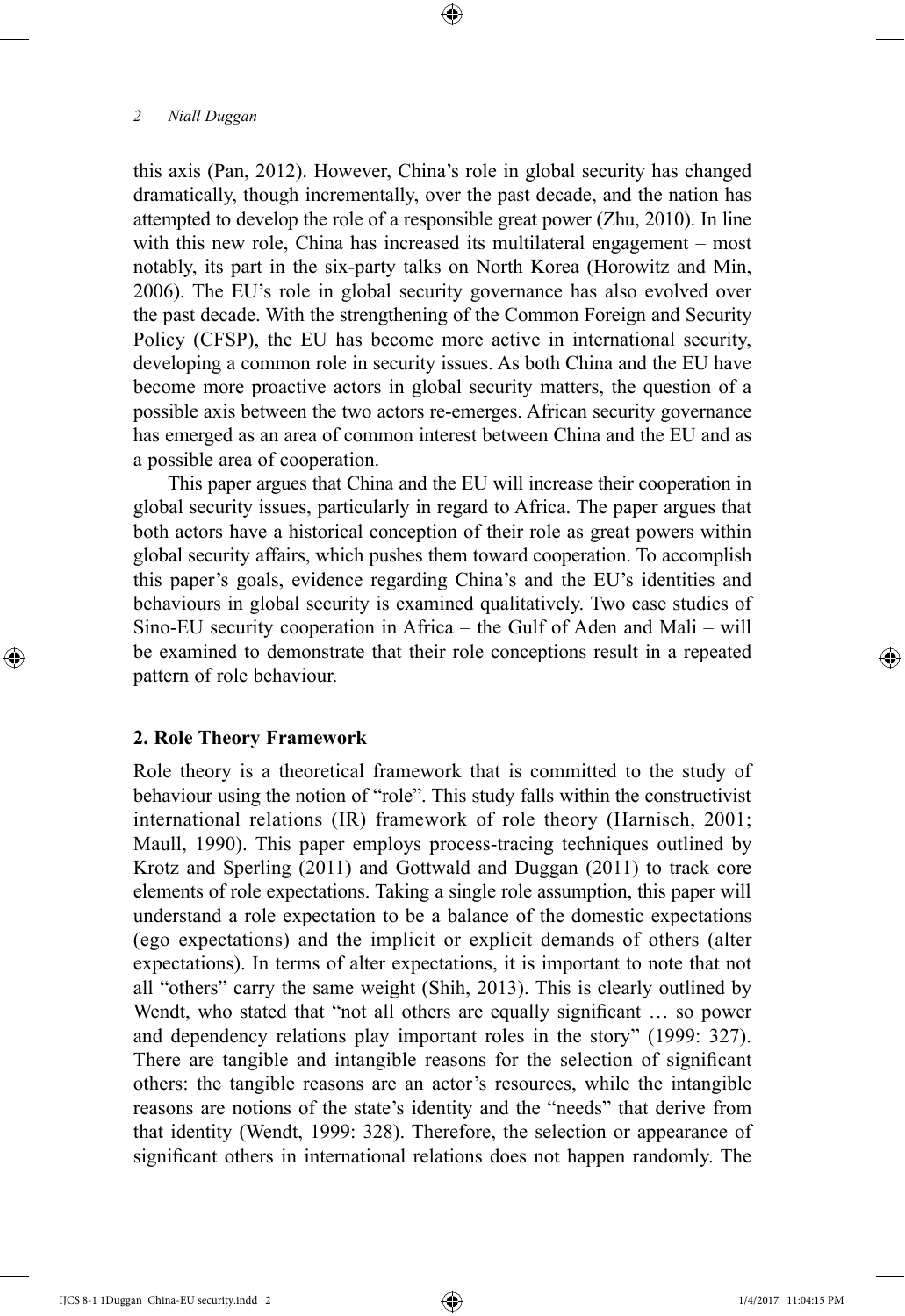choice or constitution of a significant other is based on past experiences by the role beholder (Harnisch, 2011: 12). Foreign policy makers create domestic expectations from the perception of the outlook of internal actors such as economic elites or other key state supporters among the general population. The influence of public opinion on foreign policy issues (Cantir and Kaarbo, 2012), as well as a state's historical self (Harnisch, 2015), is key to determining domestic expectations. The current self stabilizes both relevant to a current significant other and to its historical self (McCourt, 2012). Both the historical self and the current self are conceptual through "ontological security" (Zarakol, 2010), which can be defined as the situation in which "an actor has a consistent sense of 'self' by performing actions in order to underwrite his/her notion of 'who they are'" (ibid: 3). A state seeks ontological security because it wants to maintain a consistent self-identity. That "self" is constituted and maintained through a historical narrative that gives life to routinized foreign policy actions (Steele, 2008: 2-3). Maintaining those foreign policy action routines, which maintain a state's historical narrative, allows the state to protect its historical self. Mitzen (2006) argues that a state values those routines as they underwrite the state's sense of self and that a state might privilege routine over other values, even when physical cost is involved. Therefore, roles are created by the combination of an actor's subjective understandings of what its behaviour should be – that is, its role conceptions – and international and domestic society's demands – that is, its role expectations – combined with the particular context in which the role is being acted out (Elgström and Smith, 2006: 5, Holsti, 1970: 239). Roles are neither deterministic nor infinitely elastic (Chafetz, Abramson and Grillot, 1996: 733). They are the categories of behaviour that states, like individuals, rely on to simplify and to help guide them through a complex world. Roles provide individual states with a stable sense of identity (Bloom, 1991). As an approach to the study of international relations, role theory offers a thick description and does not codify abstract regularities (Walker, 1987: 255), and the inclusion of role perception in this paper is the acceptance that roles are institutionalized in social structures (Wendt, 1999: 227). Thus, this paper adopts a particular epistemological and ontological position. Carlsnæs (2002: 241) outlines the epistemological position of role theory as an interpretative perspective – that is, that role theory produces interpretative knowledge that offers a thick description rather than causal explanations (Walker, 1987). For Carlsnæs (2002: 241), the ontological positions of role theory focus on "the reasoning of individual national foreign policy makers". In foreign policy analysis, role theory exemplifies the bottom-up individualist interpretative approach, which is concerned with understanding "decisions from the standpoint of the decision makers by reconstructing their reasons" (Hollis and Smith, 1990: 74). However, this position does not deal with the

⊕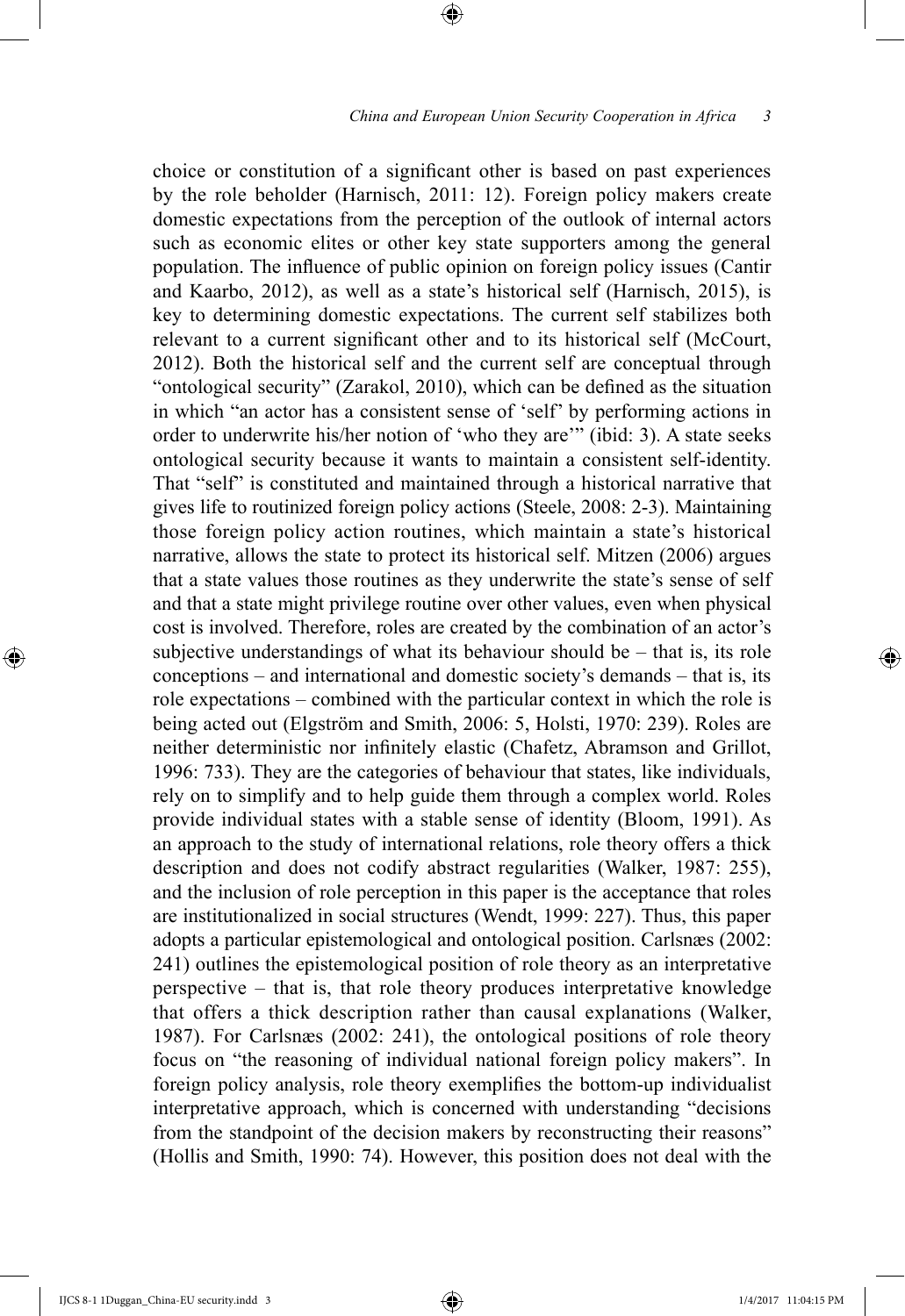intersubjective ideas that come into consideration with the involvement of role perceptions. Therefore, by including role perception, this paper takes a holistic approach.

⊕

# **3. The EU's Role**

⊕

The EU's role in global security governance is mixed. Seeking to play a more active role in global affairs, the EU has developed a Common Foreign and Security Policy (CFSP) and a Common Security and Defence Policy (CSDP). In many foreign policy security issues – particularly softer security issues – the twenty-eight EU member states have a powerful collective influence. On the other hand, some critics – including significant others, such as the United States, Russia and China – assert that, on the whole, the EU remains an economic power only and that its foreign and security policies have little global impact (Dai and Zhang, 2007). Past institutional arrangements that developed to give the EU a security function have often failed to coordinate the EU's full range of resources, most notably the conflict after the breakup of Yugoslavia. The inherent difficulties of reaching a complete consensus among the member states and the conflicting global security role key members such as France and the United Kingdom play set limits on the EU's external policies (Koenig, 2014).

The EU has conducted thirty operations under its CSDP (EEAS, 2014). To develop a stronger CSDP that would have a greater impact in global security issues, EU member states have been attempting to increase their military capabilities and promote greater defence integration. Outside nontraditional security issues and civilian missions, these efforts have met with limited success thus far. Civilian missions and capabilities, however, are also central components of the CSDP (Tonra, 2003). The majority of CSDP missions have been civilian operations in areas such as police training and rule of law. The EU has been far more active in soft areas of global security (Lasheras, Pohlmann, Katsioulis and Liberti, 2009). It has been a strong actor in areas such as trade, humanitarian aid, development assistance, and food and energy security using soft tools such as enlargement and neighbourhood policy to encourage peace within the region (Orbie, 2009). This fits with the typology of the EU as a "civilian power" during the Cold War (Duchêne, 1972), as a "normative actor" in the 1990s (Tocci, 2008) or, since 2000, as a "Minervian Actor" (Manners, 2013). All these typologies have a common underlying role: as outlined by Karen Smith (2003: 111), "the EU still clearly prefers positive civilian to coercive military measures. The emphasis is on the panoply of civilian instruments that the EU … has at its disposal, and that puts it in the unique position of being able both to contribute to prevent conflict from erupting and to manage the aftermath of conflict" (Sjursen,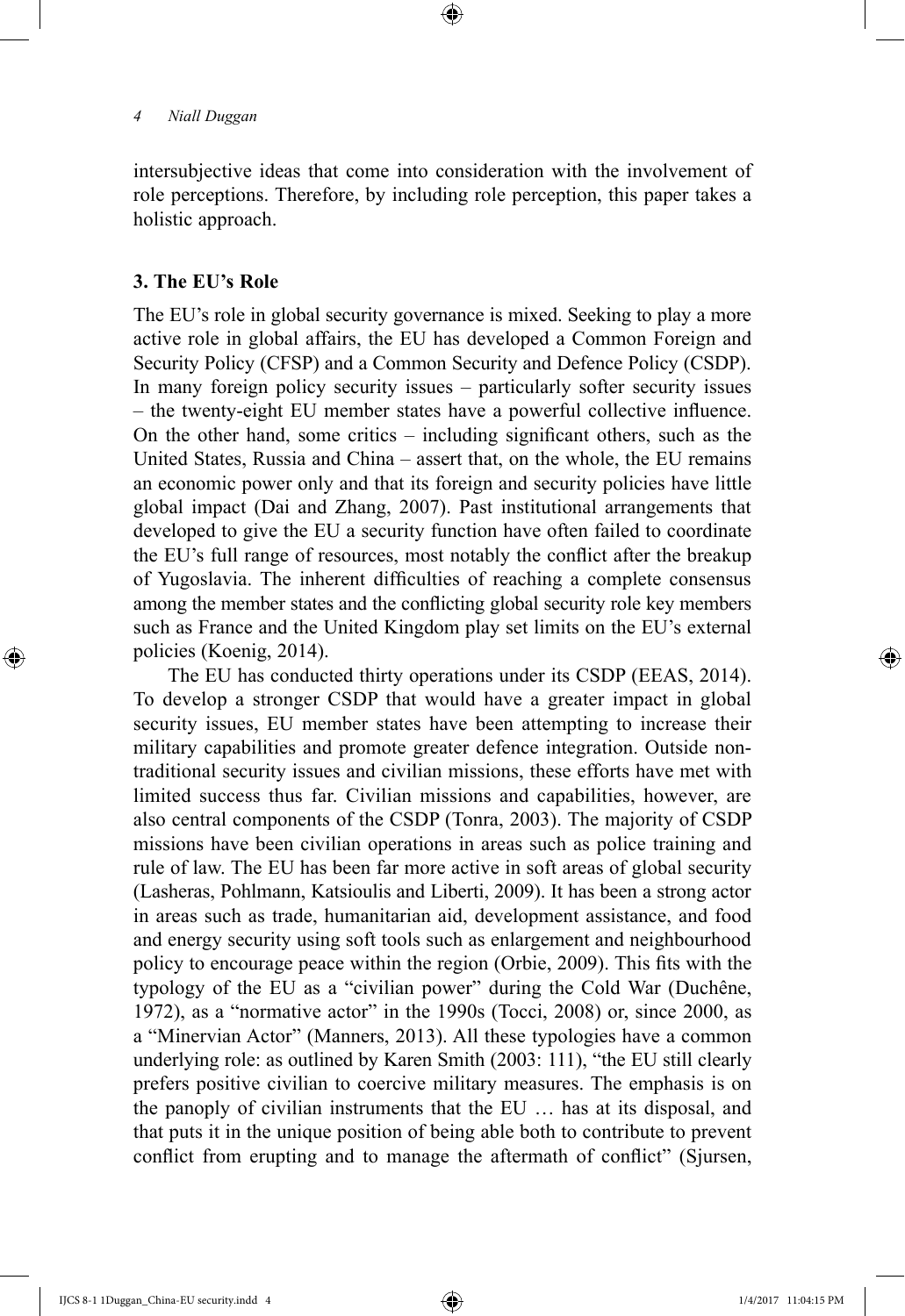## *China and European Union Security Cooperation in Africa 5*

2006: 237). It seems clear that in global security governance, the EU's role is as a normative civilian power focusing on conflict prevention through its use of economic power within the system to prevent conflict from occurring or to reconstruct governance institutions after conflicts have been resolved. However, the EU's historical self has an effect on this role in global security given the particular context of a security event. A number of EU powers have a long history of playing a major power role in global security – most notably France and the UK. These historical roles as great powers still have an influence on the historical self and, therefore, of the construction of the current role of the former great powers. Within the national role conception (NRC) of actors such as France and the UK, the role of a great power is still present in their role construction. Both the UK and France have played a strong role in global security over the past few decades. It is clear that they also plan to continue this role. In the UK's 2010 National Security Strategy, for example, it is clear that the UK still sees itself as having a major role in international security:

⊕

This strategy for maintaining British security and influence in the world is characterised by the new National Security Council. We will tie in the efforts of all government departments to address threats to our security and interests and to seek new opportunities for Britain. The National Security Council has reached a clear conclusion that Britain's national interest requires us to reject any notion of the shrinkage of our influence. (H.M. Government, 2010)

The historical self of France and the UK as great powers has a strong influence on the EU's role in global security. The UK promotes its role as a great power within the framework of NATO, while France attempts to develop an independent EU role in security matters under the Petersberg tasks. *Le livre blanc sur la défense et la sécurité nationale* (Défense et Sécurité nationale, 2013: 64) highlights this clearly:

France shares with its European partners most threats and the risks it is confronted with: The most pragmatic approach to this problem is that we are more effective if we are able to face the problem together. That is why, as part of its national defence and security, France considers the development of a common European defence and security a priority. This is driven by the belief that a European response would be greater than the sum of national responses.

These contradictory paths to playing out their roles of great powers within a European framework prevent the EU from playing a role in harder security issues. Instead, the EU often plays a supporting role to NATO. Nicole Koenig (2014) highlighted this conflict of roles during the 2011 Libyan crisis, where different views of the EU's role in the crisis led to an inability of the EU to go beyond that of a civilian power, leaving the hard security role to NATO.

IJCS 8-1 1Duggan\_China-EU security.indd 5 1/4/2017 11:04:15 PM

⊕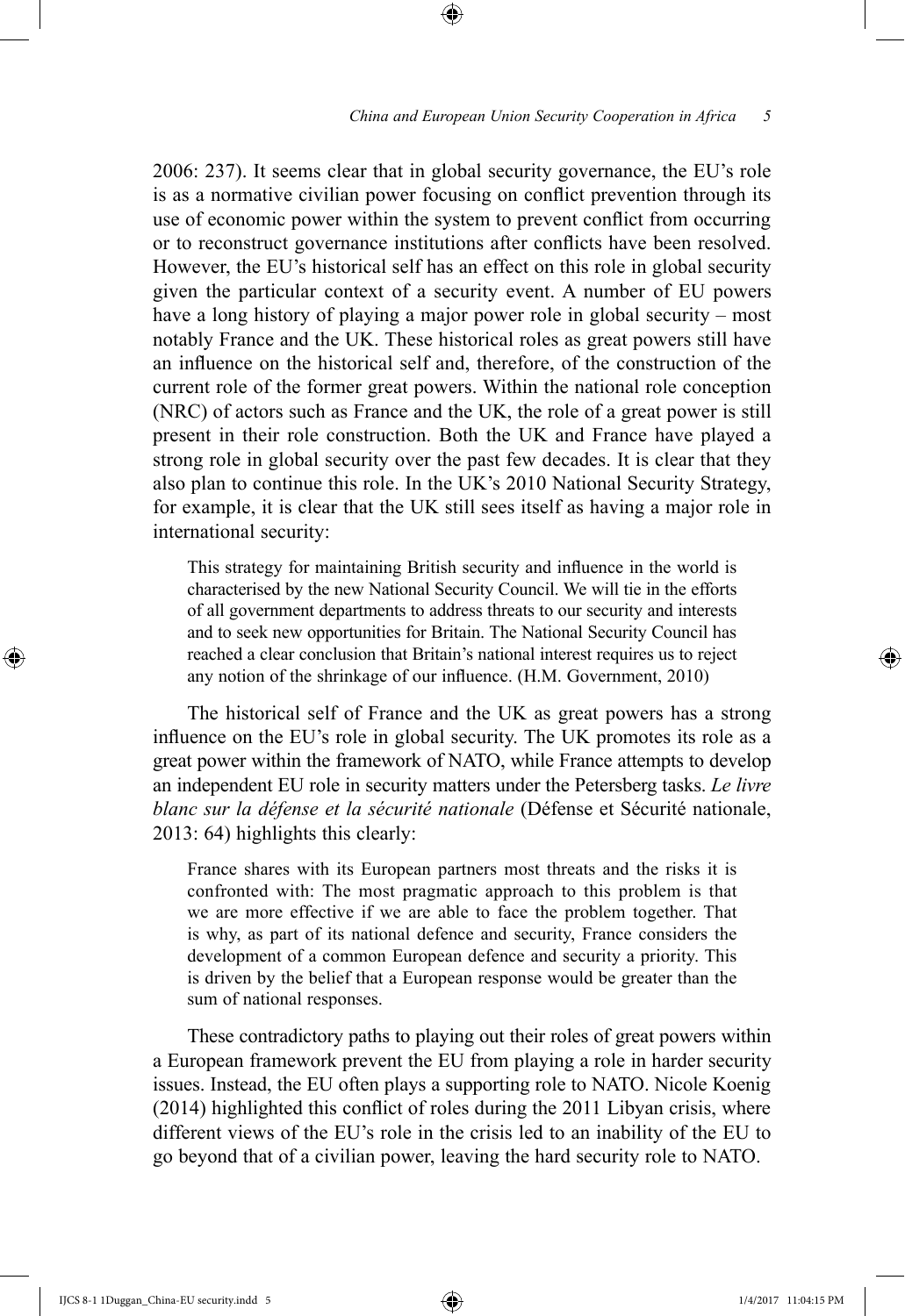# **4. China's Role**

⊕

China's rise and the 2008 global financial crisis have fuelled a new round of debates concerning the sustainability of the norms and institutions that have dominated global governance, including global security governance. China is often seen as a threat to global security. Significant others – including the United States, Japan and the ASEAN nations – have seen China's role as that of an aggressive actor. The key concept to this altercasting has been the China threat theory, which states that China, as a rising power, will come into conflict with the United States, the current hegemonic power. This conflict will result in the US and its allies attempting to prevent China's rise within international relations. China's peaceful rise was a direct response to the China threat theory, which developed from the realist understanding of the balance of power theory. China's peaceful rise was an attempt to display a different view of China's future role within international relations and to present China as a responsible great power that works to maintain a stable global system. China can be said to be playing the roles both of an aggressive actor/revisionist state and of a responsible actor/status quo state, conforming to both China's threat theory and China's peaceful development theory. China's aggressive policy in the South and East China Seas over disputed territories, as well as assertive behaviour in the Indian Ocean (Bersick and Duggan, 2013), is the role behaviour of an aggressive actor. However, China's increased involvement in areas such as UN peacekeeping, antiterrorism and non-traditional security fulfil its responsible actor role. The fact that China plays both roles can be explained by the development of its historical self and by domestic expectations of China's role in the world.

⊕

China's historical self has both a modern and an ancient influence. Historically, China held a position at the centre of a regional power structure referred to in the West as the "Tributary System". Song Nianshen highlighted that the system was far more than an interstate system; it was a multilateral and multi-layered system of international relations. According to Song, the state-to-state relationships within the Tributary System were "woven into a complex, multilevel power nexus composed of interconnections among multiple political, economic, ideological, and science and technological cores and peripheries" (Song, 2012: 167). This conception of China's position at the centre of a complex, multilevel power nexus has a profound effect on China's ontological understanding of its role within international relations and on states' management of their interactions. It means that within the development of China's contemporary role, the historical self conceptualizes China as a central power or "civilization-state" (Pye, 1990), pushing China toward creating a role that has a great power or central power foundation (Connolly and Gottwald, 2013). This can be seen in a number of contemporary foreign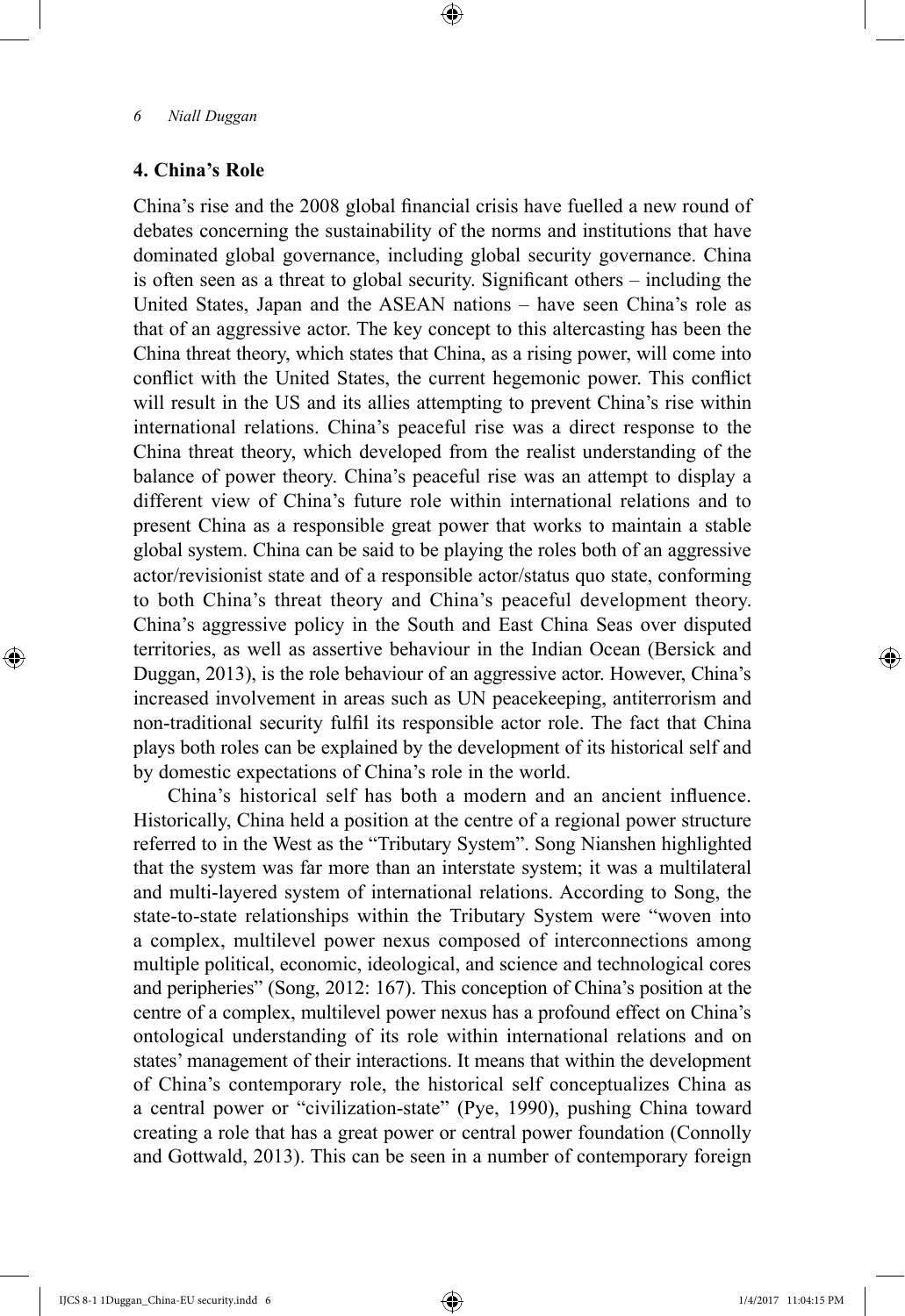policy documents, such as China's Peaceful Development, China-Japan-ROK Cooperation (1999-2012), China's Foreign Aid, and Diaoyu Dao: An Inherent Territory of China (State Council, 2011b; 2012a; 2011a; 2012b), which highlight China's position as a historical major power. This historical self also links previous reincarnations of China with the contemporary state in terms of the territories that are understood to comprise China, and it creates a very strict understanding of the limits of those territories (Schneider, 2014). The modern influence on China's historical self is from China's period of semi-colonisation by Western powers (1839-1949), known as the "century of humiliation". This contributed to the fall of the Qing Empire and the rise to power of the Chinese Communist Party (CCP). After the foundation of the People's Republic of China, the country played two roles in international relations: a new type of socialist great power and a developing great power (Men, 2013a). The century of humiliation helped to create an anti-imperialist, prodeveloping-states role for China in the period after World War II. The colonial question, which concerned the peoples of Africa and Asia that convened in Bandung (Indonesia) in 1955, accelerated the PRC's involvement with the developing world. The Bandung Conference laid the ideological and philosophical foundation for South-South Cooperation. Following the Bandung Conference, China began to support wars of national liberation in the developing world, particularly in Africa. This can be seen as an attempt by the PRC to shed its historical victimhood of the semi-colonial period of Chinese history through the promotion of decolonization within Africa. This attempt continued through the 1950s, and by the early 1960s, the PRC had established relations with a number of left-leaning or radical states (Larkin, 1971: 39). A focus on the needs of the developing world is contained in China's contemporary role in global security governance. Chinese pressure within the G20 to increase the forum's focus on developing nations' food security has already created some reforms within global food security governance (Duggan and Naarajarvi, 2015).

⊕

The influence of China's historical self has created a role for China that can often be contradictory. While China is playing the role of a great power within Asia and defending its historical territory, it also plays the role of leader/defender of the developing world outside the Asian region, in line with its anti-imperialist, prodeveloping-states role. This may be, in part, due to the geographical context in which China has adopted its roles (Shih and Yin, 2013). For example, China does not cooperate in terms of security governance with Japan within Asia. However, it is willing to cooperate with other power actors. For example, it cooperates with Russia in the Shanghai Cooperation Organization. Yet China is willing to cooperate with Japan outside the Asian region, as in the case of maritime security cooperation in the Gulf of Aden.

IJCS 8-1 1Duggan\_China-EU security.indd 7 1/4/2017 11:04:15 PM

⊕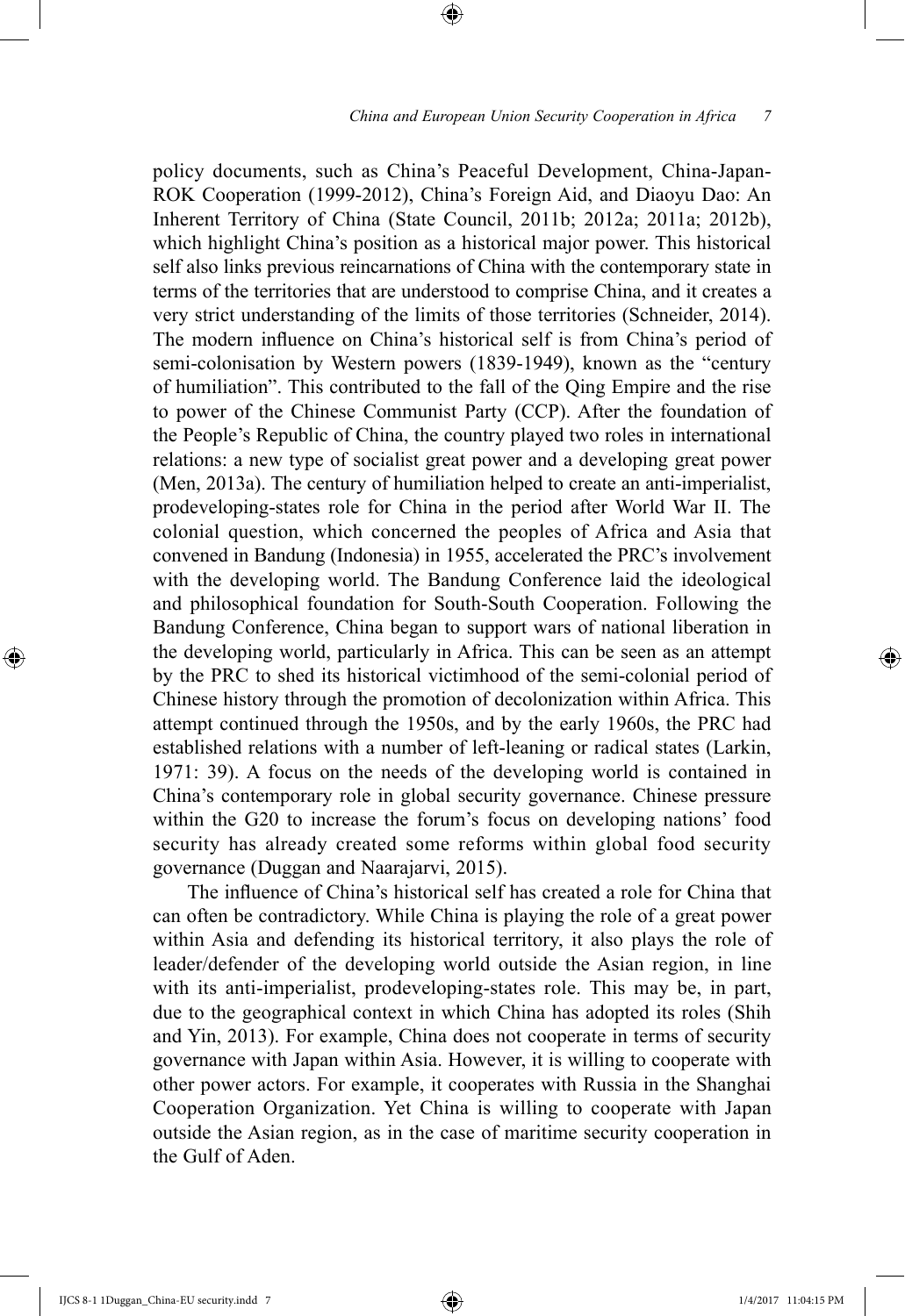Chinese domestic expectations, which are also shaped by China's historical self, contribute to the contradictory role China plays in global security. As Christensen and Li (2013) identified, several domestic phenomena have affected China's international role: growing domestic divisions in the understanding of security in China; demonstrating nationalist, internationalist, realistic or liberal attitudes; and growing importance of various interests stemming from political, economic and social spheres of society. Christensen and Li (2013) thus argue that China's self-perception of its domestic security situation has both a conventional aspect as well as an unconventional aspect. The latter is backed by a 2012 survey on the Chinese public's security perceptions, which identified that the top security concerns for the majority of Chinese are not economic and military threats from the outside but internal energy shortages (Jung, 2012). China's role as an anti-imperialist, prodeveloping-states actor is also present in China's discourse on its role in global security governance (Zhao, 2010; Men, 2013b). As outlined by Noesselt (2013: 17), in creating a role conception, "the Chinese government is … faced with the difficult task of trying to balance domestic and global expectations, as well as old and new role conceptions". In terms of the creation of China's role conception in the area of global security governance, it is clear that China's role can vary greatly, depending on geographical location, the partners involved in governance and the issue. However, China attempts to play some form of great power role.

⊕

## **5. China-EU Security Cooperation**

The EU-China Strategic Partnership, which is based on the 1985 EU-China Trade and Cooperation Agreement, has grown to include security matters. The issues that the EU and China discuss during their regular meetings are organized into three pillars: political dialogue, economic and sectoral dialogue, and people-to-people dialogue. There are annual summits, regular high-level dialogues and more than fifty sectoral dialogues on topics including security cooperation. Despite the presence of security cooperation in the sectoral dialogues of the EU-China Strategic Partnership, it is unclear what each actor's role expectation is of the other.

As highlighted by Stumbaum (2011: 15), for decades the EU considered China "just too far away and too weak to matter to the Europeans in security aspects", while today the EU considers China to be a key player in global security governance. For its part, China sees the EU as a peaceful power (Zhang, 2011: 24) and an important part of the development of a multipolar world. However, there is a clear understanding that, as a security actor, the EU is a secondary significant other compared with the US and Russia in matters of traditional security, and it is expected to support the position of

IJCS 8-1 1Duggan\_China-EU security.indd 8 1/4/2017 11:04:15 PM

⊕

↔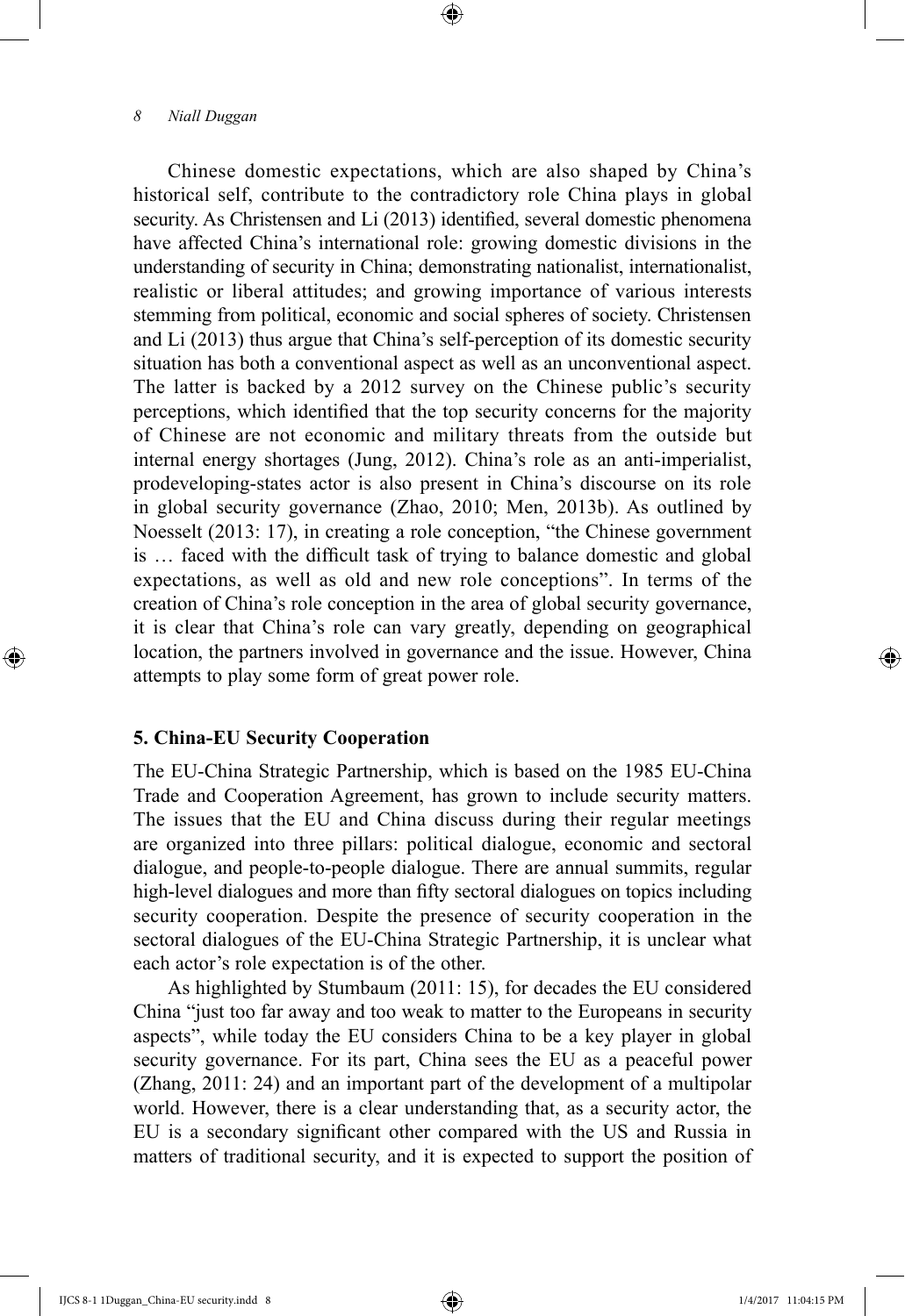the US (Xu, 2009). In terms of non-traditional security matters, however, China sees the EU as a significant other. As outlined by Zhu (2007), in China, the EU's concept of security has been seen to gradually shift from an emphasis on political and military security, sovereignty, and development to an emphasis on safety, the safety of human society, and a comprehensive and integrated security. In terms of China's security concept, in order to become a responsible great power, China must move toward more comprehensive, integrated security (Breslin, 2014), and the EU is seen as a key partner in that movement (Wenwen, 2015). As China does not see the EU as having a strong military role in Asia, it is therefore not seen as a threat to China's national cores interests (Zhu, 2007). China's expectation of the EU's role in global security can be clearly seen in the 2014 China's Policy Paper on the EU, which focuses on non-traditional security matters like water and energy security rather than more traditional security issues (Ministry of Foreign Affairs, 2014). The EU's role expectation of China is that it becomes a more responsible global power (Barroso, 2012). In terms of global security governance, it is clear that the EU sees itself as a partner for China. Catherine Ashton, high representative of the EU for Foreign Affairs and Security Policy, has outlined that the EU is willing to strengthen pragmatic cooperation with China in high-level dialogue, antipiracy, peacekeeping, international and regional security (Ministry of National Defense, 2013), and the Guidelines on the EU's Foreign and Security Policy in East Asia also clearly sees China as a partner in global security, as well as regional security in Asia (Council of the European Union, 2012). The EU has also engaged with China in the Iranian nuclear proliferation issue, as well as the conflict in Libya (Godement, 2010) and the ongoing conflict in Syria, but success has been limited. In the area of Sino-EU security cooperation, the EU sees China as a rising power that needs to be engaged and encouraged to become a responsible power, helping to maintain the current system of international relations. Socialising China within that system is part of the EU's role as a normative power (Odgaard and Biscop, 2006). As both China and the EU are major investors and trading partners with Africa, supporting the continent's security is a matter of common interest (Duggan, 2014). Both actors support the development of African security architecture. This is achieved in a number of ways, including supporting the security capacity of African regional and sub-regional bodies, providing support for peacekeeping missions, and helping to deal with many of the underlying issues that led to conflict (Van Hoeymissen, 2010; EEAS, 2015a; Brosig, 2014). Both actors offer Africa different models of peacekeeping (Sicurelli, 2010). However, as China has adopted some Western norms in terms of peacekeeping (Alden and Large, 2015), cooperation in peacekeeping in Africa is still an area of cooperation between the EU and China (Liu, 2011).

⊕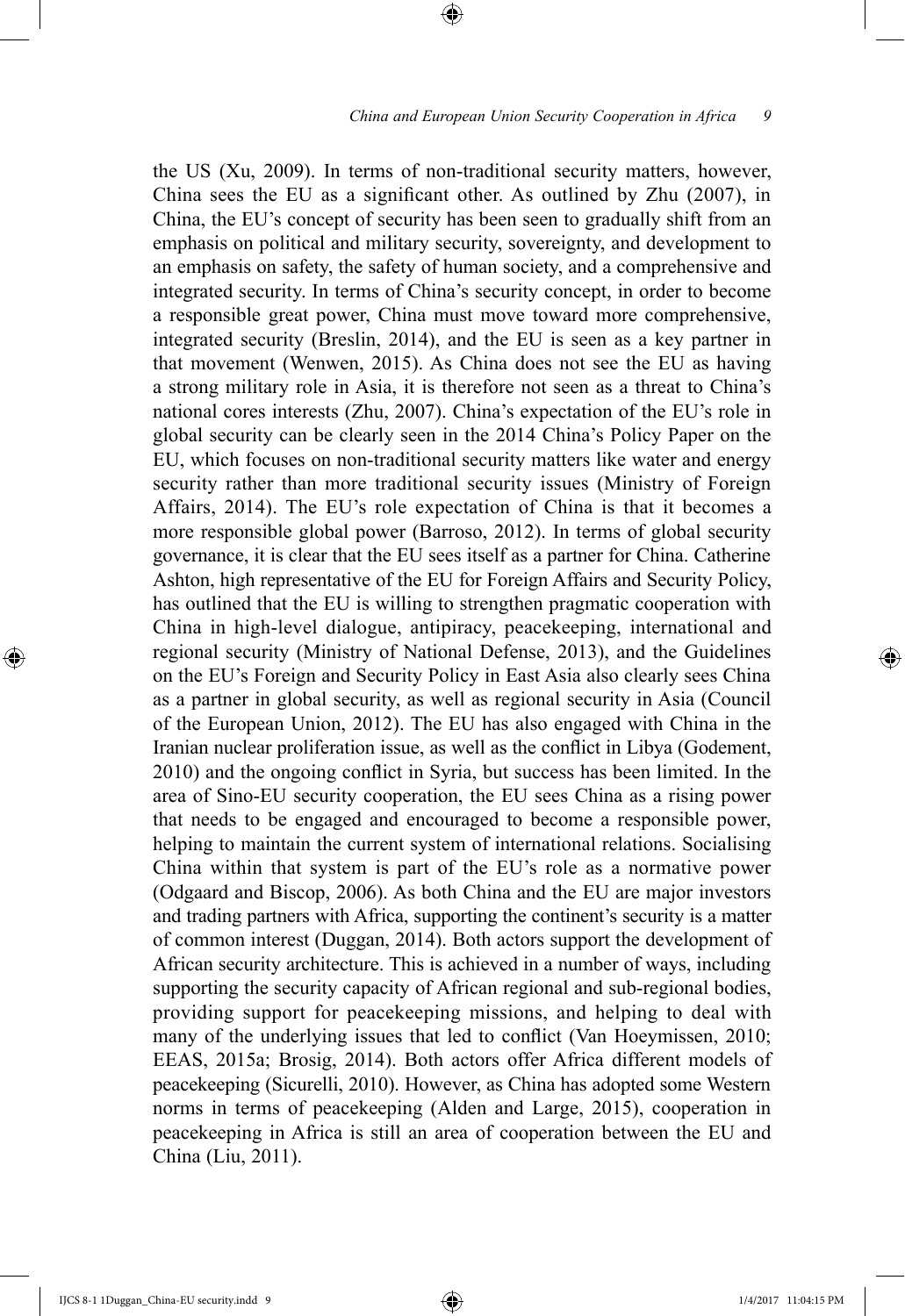It is clear that China is attempting to perform actions in order to underwrite its notion of itself as a responsible great power. The EU is also trying to underwrite its historical self by attempting to act as a normative power, socialising China within the global security governance system. If both actors' roles in global security governance are, in part, an attempt to underwrite their historical selves as great powers, this should be evident in their role behaviour. Africa's security issues offer both actors an opportunity to fulfil these roles, as well as an opportunity for cooperation. This paper examines two cases of China-EU cooperation in African security architecture.

⊕

## **6. Gulf of Aden**

⊕

Between 2000 and 2009, pirates attacked 538 commercial shipping vessels and vessels carrying humanitarian aid off the coast of Somalia, mainly in the Gulf of Aden (UNODC, 2009: 193). Poverty, lack of economic development, and threats to environmental, energy and food security driven by commercial overfishing and by Somalia's civil war has forced Somalia's fishermen into piracy. The high level of piracy in one of the world's most strategic shipping lanes has led to a number of international security responses. However, rather than a single response, a number of states and bodies have launched their own security missions in order to deal with the issue. More than a dozen nations have sent ships on antipiracy patrols in the Gulf of Aden. A number of these are participating in Combined Task Forces 150 and 151 under the multinational Combined Maritime Forces (CMF) (CMF, 2014). The Europeans launched EU Naval Force Operation Atalanta in 2008. It was the EU's first naval operation under the framework of the Common Security and Defence Policy. Forces participating in Operation Atalanta have been tasked with providing protection for vessels of the World Food Program and the African Union's military mission to Somalia (AMISOM), as well as fishing and merchant vessels in the region (EEAS, 2014). The EU forces are authorised to "employ the necessary means, including the use of force, to deter, prevent and intervene in order to bring to an end to acts of piracy and armed robbery, which may be committed in the areas where they are present" (European Union Council Secretariat, 2009). Although this EU mission is not part of the CMF, it does coordinate with the CMF. A number of other nations – including Russia, China, India and Malaysia – have sent their own national naval forces to the region to protect their vessels and crews from pirates. These naval forces operate independently of the EU mission. China has not joined any coalition, and as outlined by Ma Luping, director of the Navy Bureau of Operations of the People's Liberation Army, the primary goal in the PLA Navy mission (PLA-N) was to "provide security for Chinese vessels passing through the Gulf of Aden" (Xinhua, 2008). The Chinese mission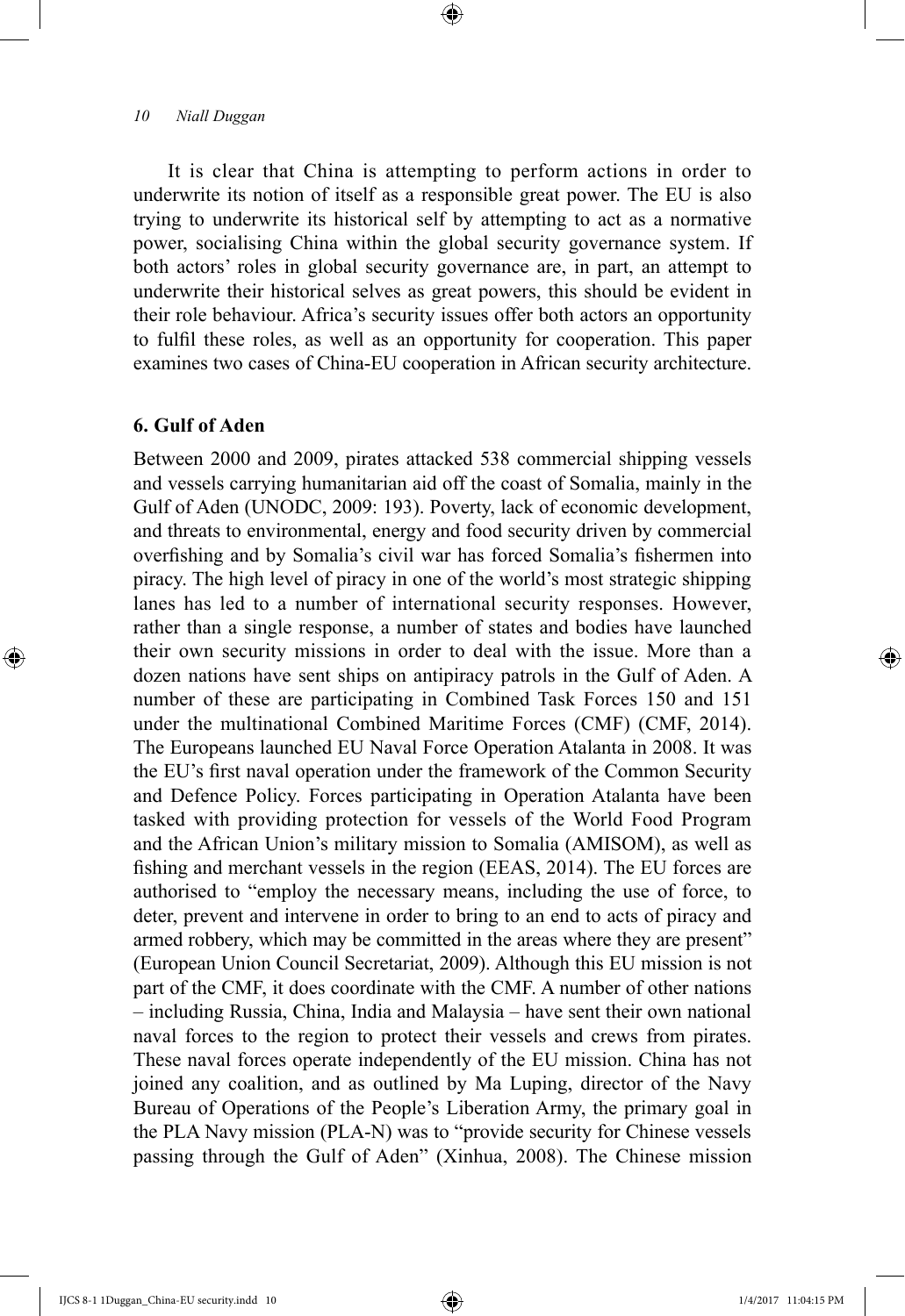was depicted in the Chinese media as a sign of China's rise as a responsible global power (Yang, 2008). However, after the PLA-N failed to deal with the hijacking of a Chinese ship, the *De Xin Hai*, on 19th October 2009 by Somali pirates, the need for security cooperation became clear (Christoffersen, 2010: 16). Although China has not joined a coalition, the PLA-N did seek to cooperate with other actors in the region. Ministry of Defence spokesman Col. Geng Yansheng outlined that "the Chinese naval escort vessel actively participated in an international escort cooperation with relevant countries and organizations, including the exchange of intelligence information, joint escorts and joint exercises" (news.163, 2011). The failure of the PLA-N to protect the *De Xin Hai* made China aware of its shortcomings in internal security and of the advantages of cooperation. This became a catalyst for China's attempt to develop an institutional response to the piracy problem in the Gulf of Aden and is a sign of China's responsible power role. On 5th November 2009, the Chinese Foreign Ministry announced that China would host an international conference that would include the EU, NATO, Russia and Japan to better coordinate anti-piracy naval escorts in the Gulf of Aden. At that meeting, the Chinese proposed that China take a more active role in Shared Awareness and Deployment (SHADE) meetings and that, in fact, China should be allowed to lead or co-chair a future SHADE meeting. SHADE coordinates NATO, the EU and CTF-151 naval forces (Christoffersen, 2010: 18). Cooperation would take place on "the basis of a UN resolution" (Xinhua, 2008). The UN takes a comprehensive security approach to Somalian piracy in the Gulf of Aden, and China's official policy on Somalian piracy closely parallels the UN's position and reflects an emphasis on comprehensive security instead of the use of warships, therefore putting a greater focus on non-traditional security issues (Chu, 2004). The EU, as a civilian power, is seen by China as a natural partner for this cooperation, and China targets the EU for this aspect of the response to the piracy problem (Zhou, 2011). The EU's role as a normative power comes into play as it replies to China's attempt to create an institutional response and to develop further global security cooperation to deal with the problem of piracy. Under this role, the EU hopes that Chinese cooperation on antipiracy will spillover into other areas of security cooperation (Christoffersen, 2010: 18). It seems that this spillover effect has taken place. According to the Organization for the Prevention of Chemical Weapons, a Chinese Task Force would enter the Mediterranean to join Russia in escorting chemical weapons out of Syria to a US ship and monitor them to be demolished at sea (Zhou, 2013). However, the EU's role as a civilian power or a non-traditional security actor – rather than a traditional security actor – is cemented here, as the EU is not part of this naval mission, which deals with more traditional security.

⊕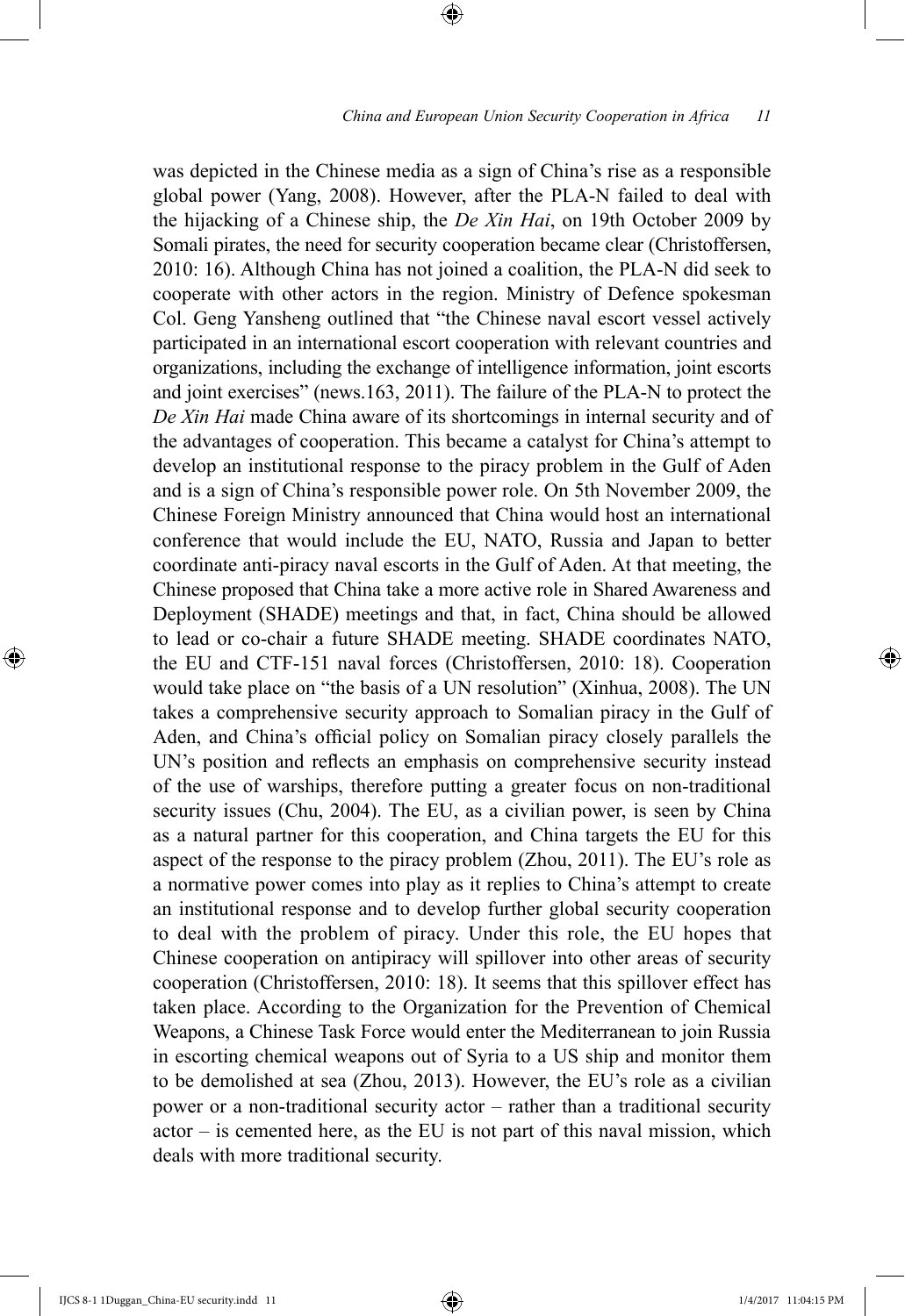## **7. Chinese Peacekeeping in Mali**

The National Movement for the Liberation of Azawad (MNLA) declared the independence of Azawad in April 2012, and took control of much of the north of Mali within a short period of time. Like previous Tuareg rebellions, this group was bound together by ethnic and clan loyalties (Boukhars, 2013). However, unlike previous rebellions in the north of Mali, this revolt also had a hard-line jihadist element (Soares, 2005). The combination of these groups led to a rapid expansion of the areas under their control. The first attempt to deal with the conflict in Mali was a peacekeeping operation by the Economic Community of West African States (ECOWAS). ECOWAS developed a contingency plan for an intervention, which called for an ECOWAS force to deploy into Mali with backup from the international community. The EU's response to the conflict in Mali was to provide training and financial support to the Malian state. The European Union Training Mission (EUTM) in Mali had a mandate to train about 2,500 Malian soldiers to retake Northern Mali with the support of a mainly ECOWAS contingent, but it had a non-combat mission (EEAS, 2015a). However, the speed of the jihadist militant groups' advance took ECOWAS by surprise. ECOWAS forces were unprepared and underequipped to engage the jihadist militant groups. While the United Nations had placed the onus on resolving the crisis on the Malian government, it was clear that neither the UN nor the Malian government were in a position to respond to the crisis (United Nations Security Council, 2012). The French intervention in Mali, named Opération Serval, was launched on 11th January 2013. French and African troops quickly pushed the rebels back, recapturing key towns in Northern Mali before the end of the month (Ministère de la Dèfense, 2013). The French force remained at the forefront of the peace operation, launching Opération Hydre in October 2013, which carried out actions between Timbuktu and the northern city of Gao. In August 2014, the French launched Opération Barkhane, a partnership between the key countries of the Sahel-Saharan Strip (BSS): Mauritania, Mali, Niger, Chad and Burkina Faso (Ministère de la Dèfense, 2014). The mandate of Opération Barkhane was to support the armed forces of the BSS partner countries in their actions against terrorist armed groups and to help prevent the reconstitution of terrorist sanctuaries in the region. While France took the lead in terms of military intervention, the EU took the lead in terms of peace building. On 18th February 2013, the EU launched a training mission for Malian armed forces, EUTM Mali, with twenty-two member states contributing. The mandate of the mission was to restore democratic order, to help the Malian authorities exercise their sovereignty, and to neutralize organized crime and terrorist threats (EEAS, 2015c). The EU adopted a comprehensive approach to the conflict, offering a number of non-combatant aspects to the mission, including

⊕

⊕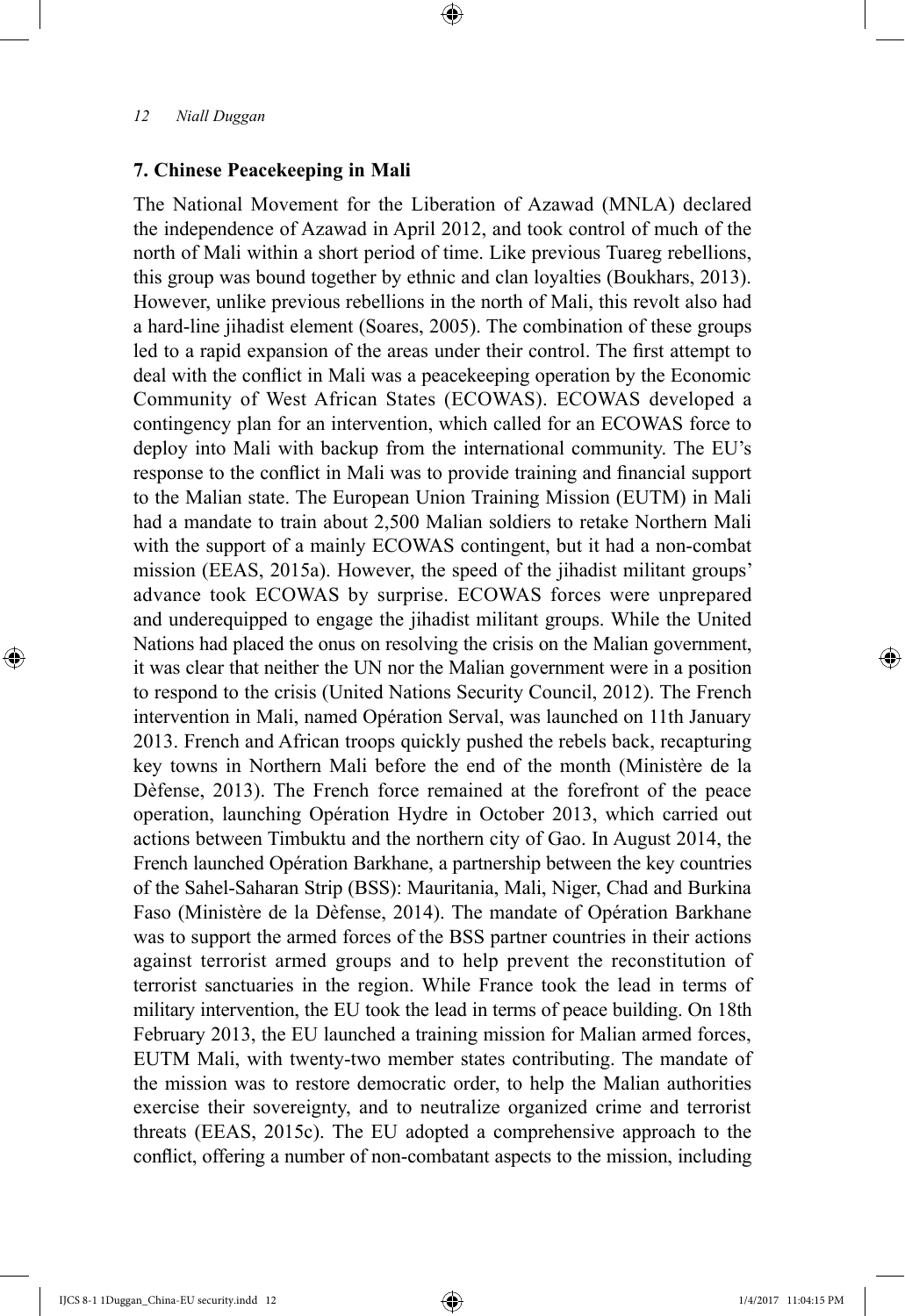523 million euros to fund a project targeting the underlying causes of the conflict, such as food insecurity (EEAS, 2015b). On 15th April 2014, the EU also established a civilian mission under CSDP to support the internal security forces in Mali (EEAS, 2015d). As part of this mission, a 15 million euro fund to combat food insecurity in the area was created using the framework of the Programme d'Appui à la Sécurité Alimentaire (EEAS, 2015e). The European involvement in Mali is a reflection of the EU's dual role in the world. The military involvement of France is a reflection of the great power role played by the EU's member states, while the peace building role played by the EU is a reflection of the EU's civilian power role.

⊕

A peace agreement was signed in June 2013 (British Broadcasting Corporation, 2013). Following the creation of a peace deal between the MNLA and the central government, in April 2013 under UN Security Council Resolution 2100 (2013) (United Nations Security Council, 2013), the UN authorized the formation of the UN Multidimensional Integrated Stabilization Mission in Mali (United Nations Security Council, 2013). The mission of MINUSMA was the re-establishment of Malian state authority and the protection of civilians and historical sites (United Nations Security Council, 2013). The authorised strength of MINUSMA was 12,680, and by the 30th of June, 15,209 peacekeepers had been committed (United Nations, 2017). These peacekeepers come from fifty-two countries, including China and EU member states. Beijing dispatched troops to Mali in what Foreign Minister Wang Yi described as a "comprehensive security force" (Hille, 2013). China first dispatched a 170-member peacekeeping guard detachment to the Mali mission area in West Africa at the request of the United Nations to guard the UN headquarters in Gao (Ministry for Defence, 2014a). In total, China dispatched 395 officers and soldiers, including 170 members in guard detachment, 155 in engineer detachment and 70 in medical detachment (Ministry for Defence, 2015a). The Chinese troops who were dispatched as peacekeepers had both a guard and support function. The troops understood that this was not just a peacekeeping operation but also a reflection of China's attempt to adopt a responsible great power role. This is clear from a statement of Vice Captain Zhao Guangyu: "We have confidence … that we will fulfil our mandate in accordance with the relevant requirements of the UN peacekeeping operations, showing China's role as a protector of international peace and a responsible great power" (Hu, 2014). By the end of September 2014, the guards had carried out 600 patrol tasks and more than two hundred escort tasks in the area of responsibility of the MINUSMA (Ministry for Defence, 2014b). The Chinese engineer detachment had successively completed multiple tasks (Ministry for Defence, 2015a), including 100 construction and support tasks, such as constructing roads, erecting bridges and building makeshift housing (ibid). The medical detachment had treated 1,281 people and hospitalized 84

⊕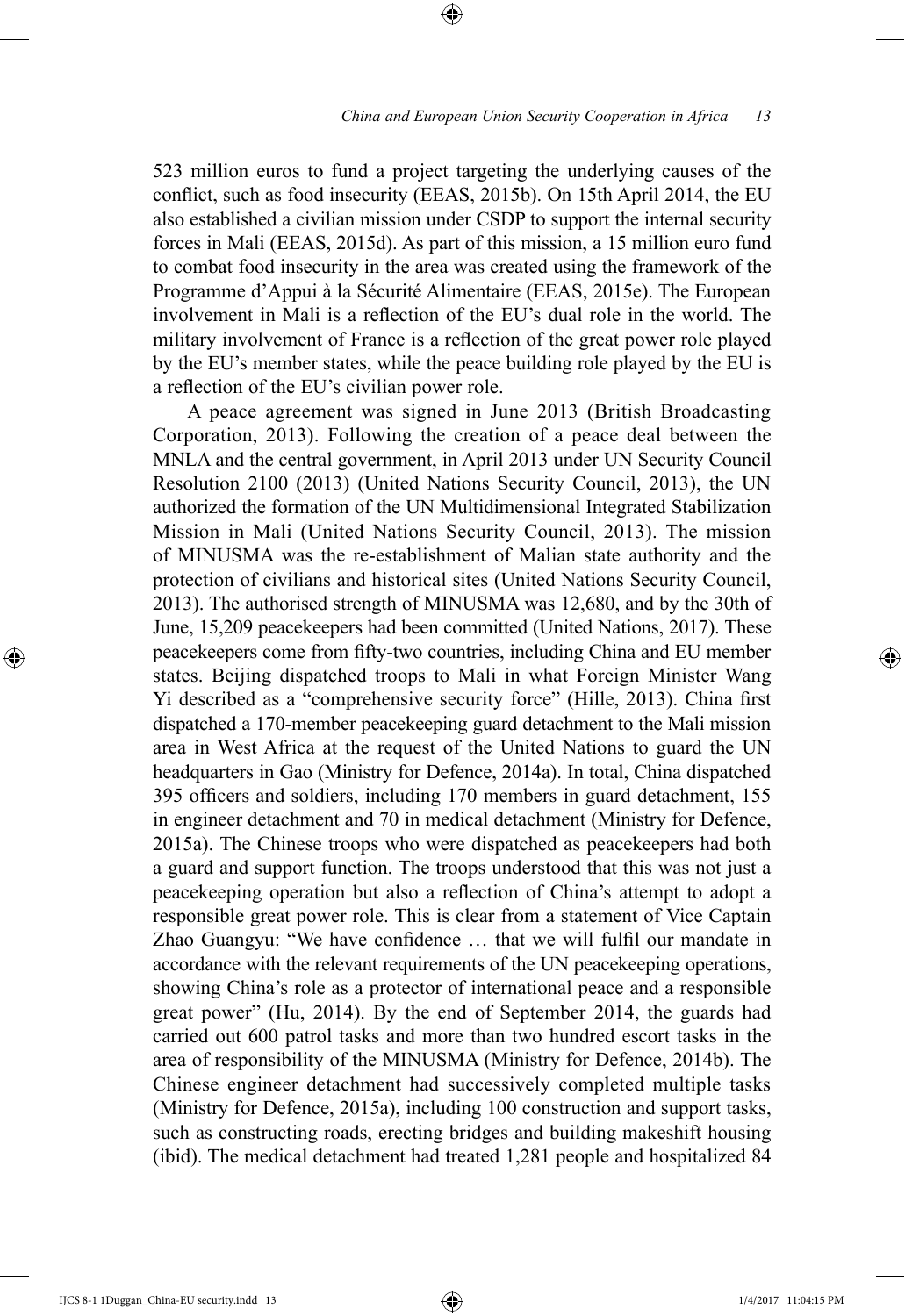patients (Ministry for Defence, 2015a). The combination of troops and their activities was a reflection of China's attempt to develop a comprehensive security force that would allow China to contribute to peace building.

⊕

The Chinese comprehensive security approach also targeted Malian food and water insecurity, which had been the main driving force of the current and previous conflicts in Northern Mali. Under the Food and Agriculture Organization of the United Nations 2013-2017 Country Programming Framework, a South-South Cooperation project was set up to enhance Mali's agricultural production through the provision of Chinese technical assistance (FAO, 2014). It is clear that in Mali, China is taking a wider approach to dealing with many of the non-traditional security threats that are the underlying causes for much of the conflict. This, combined with a contribution of peacekeeping troops, including combat troops, is a reflection of China's attempt to adopt a comprehensive security approach to international peacekeeping. It is also a reflection of China's desire to play a responsible great power role in international relations.

As highlighted by Richard Gowan (2014), an associate fellow at the European Council on Foreign Relations, African security is one of the few bright spots for Sino-European cooperation, and the case of Mali is one of the best examples of Sino-EU cooperation in peacekeeping on the continent. Both China and the EU took a comprehensive security approach to the mission, dealing not only with the military threat but also with the underlying causes of the conflict, such as food insecurity. The UN mission in Mali marked the first occasion when China sent troops on full combat mandates. However, China is also playing a strong role in the mission in more traditional areas, such as diplomacy and development. As China added a military element to its peacekeeping mission, it is interesting to note that Chinese troops in Mali were stationed in a base alongside Dutch troops (Nederlandse Vertegenwoordigingen China, 2015). The Chinese have noted that the Dutch 3D approach – which integrates diplomacy, defence and development – is seen as a very effective approach toward peace building. It is clear that China sees the EU and EU member states as partners for the development of a comprehensive approach to peacekeeping. It is also clear that cooperation with China in these missions offer the EU an opportunity to shape China's norms in terms of peacekeeping.

## **8. Conclusion**

⊕

Historically, both China and Europe have played major roles in determining global security and have helped develop the current system of global security governance. Europe has had a major role in global affairs, and particular security issues are clearly part of the EU's self-identity. This can be seen ↔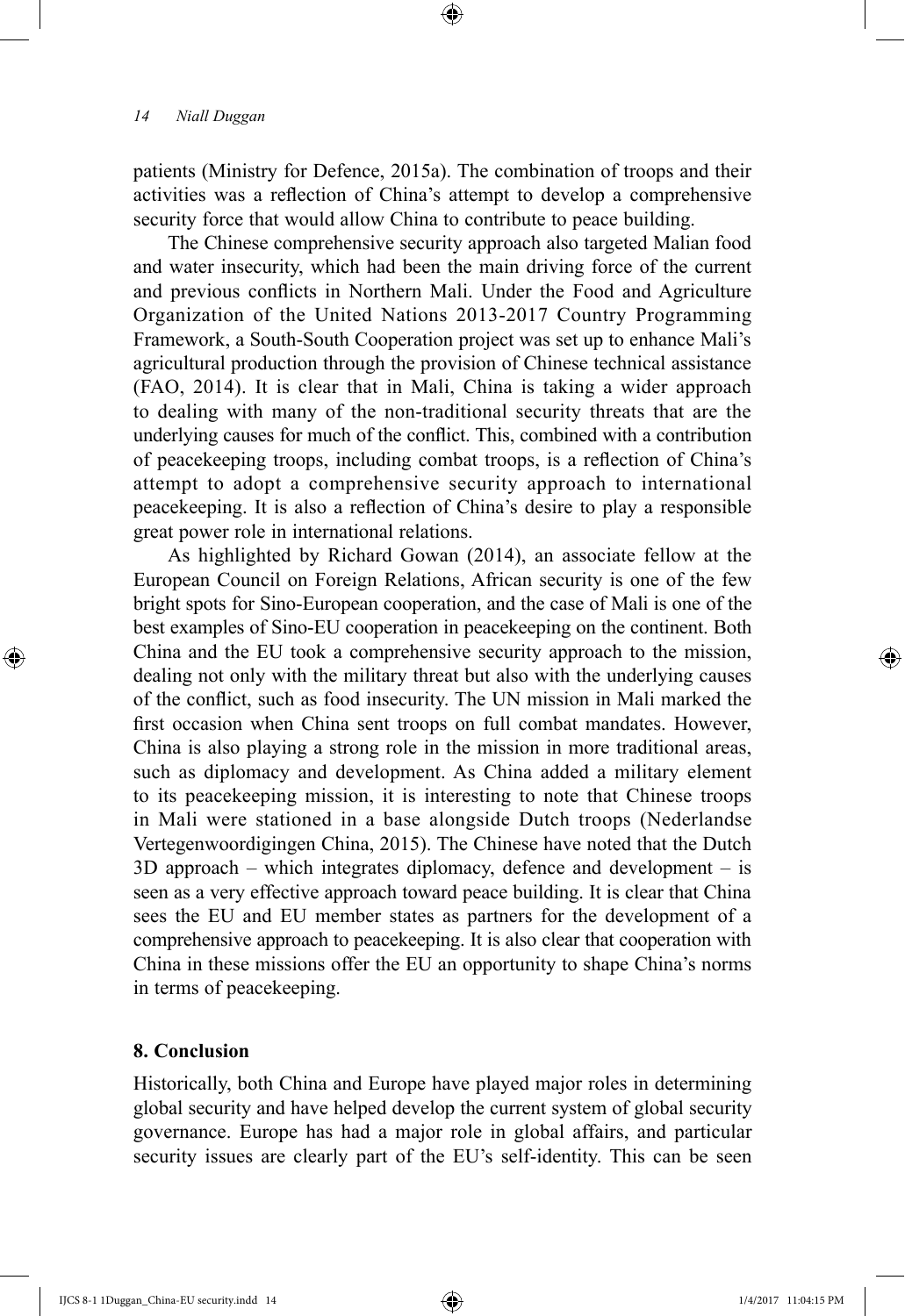by the development of the CSDP but also by role behaviour, such as the formation of an EU mission in the Gulf of Aden outside the umbrella of NATO and the EU's role in the UN's mission in Mali. These are the results of the EU meeting its domestic expectations to play a greater role in security affairs. This expectation has developed from the EU's historical self, which is built on Europe's historical role as a major power in global security affairs. However, in terms of security governance, the EU is a normative actor. This is due to the internal role conflict that prevents the EU from moving beyond its function as a civilian power and to the fact that external powers view the EU's role as acting within the realm of non-traditional security issues. Brexit (British exit from the EU) may in fact reinforce this role, as the EU will lose one of its strongest traditional security actors.

⊕

In terms of Sino-EU security cooperation, it is clear that China sees the EU as an important actor but considers its role as one of a non-traditional security actor. This is apparent from China's role behaviour. In the Gulf of Aden and in Mali, China has attempted to encourage the EU to adopt a comprehensive approach to non-traditional security issues. However, it did not attempt to cooperate with the EU in traditional security issues of escorting chemical weapons out of Syria to a US ship and monitoring their destruction or the French-led military intervention in Northern Mali. This will be left to the US, Russia, NATO and, to a lesser extent, France, which China perceives as having a traditional security role.

China is attempting to play the role of a responsible great power in global security governance. This can be seen by its increased activity in global security responses. There is a domestic expectation that China should play a greater role in global affairs, and the positive response to the PLA-N mission in the Gulf of Aden and the PLA's mission in Mali is an indication that China is playing this role. There is an external expectation that China should become a responsible great power and assume some of the burden of ensuring global peace and security. We can see from China's actions in the Gulf of Aden and in Mali that it has engaged in and attempted to lead a global response to security issues. It has executed this action to benefit its own interests but also to protect global trade and regional stability. This is the hallmark of a responsible great power. We can see from the case of Sino-EU cooperation in the Gulf of Aden and in Mali that, in many ways, China and the EU have developed complementary roles. The EU is able to play a role as a normative actor. It achieves this by bringing China into the current system of global security governance. Here, China is able to fulfil its role as a responsible great power by engaging in and developing comprehensive security responses to global security issues. China can do this with the support and cooperation of the EU as a key actor in the non-traditional security aspects of the comprehensive security approach. This means that there is room for the EU

⊕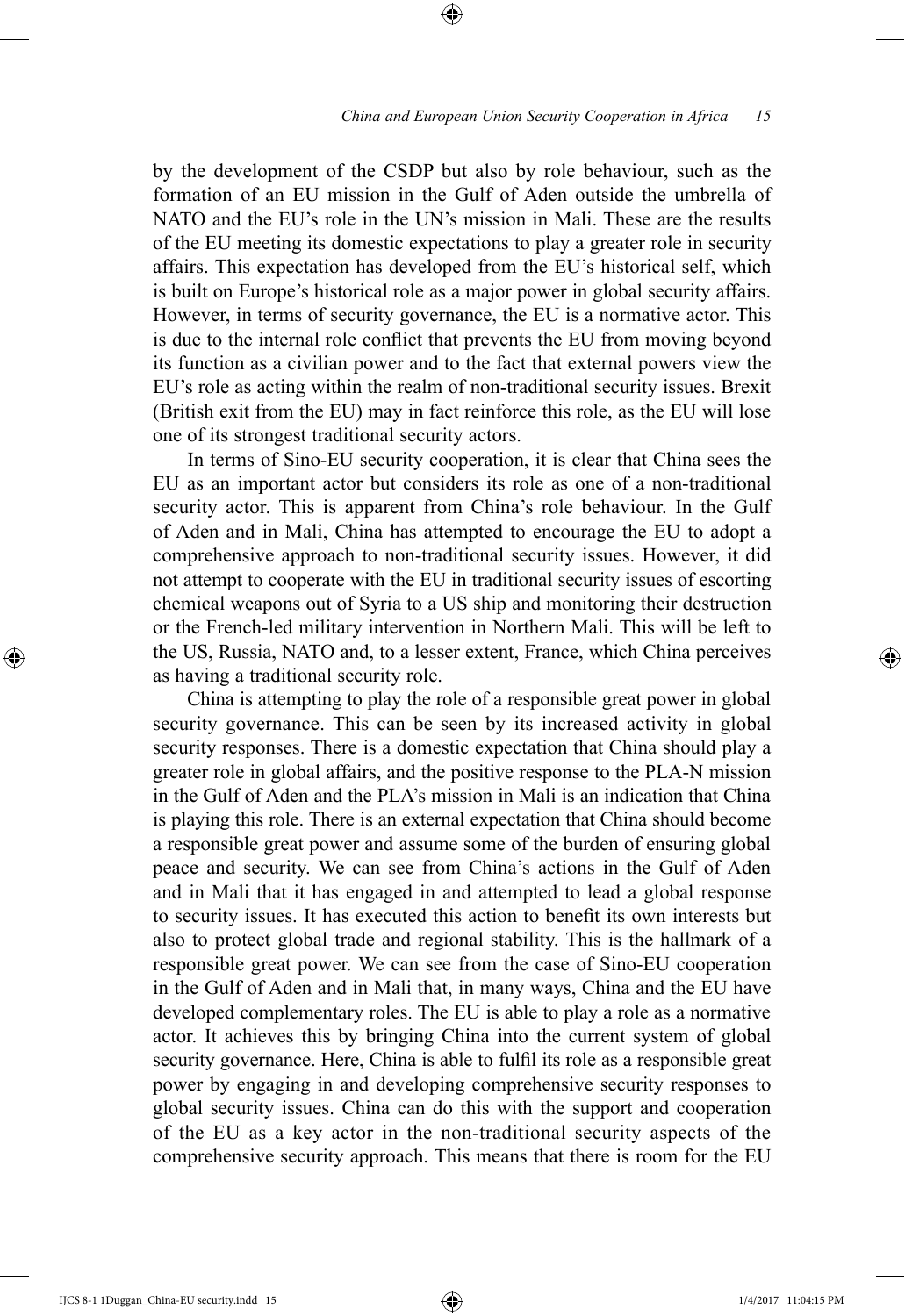to play a role as a normative actor attempting to push China into a responsible great power role in Africa. The EU is doing this by providing institutional space for China to create coordinated responses to regional security issues with actors in the region. However, Chinese actions in the South China Sea in terms of the installation and expansion of military structures in disputed territories is clearly a fresh barrier to China fully adopting the responsible great power role and therefore a barrier to Sino-EU security cooperation.

⊕

## **Note**

Dr. Niall Duggan is a lecturer in the Department of Government, University College Cork. He has previously worked as a lecturer in Department of East Asian Politics at Ruhr-Universität Bochum and has also been the Chair of Economy and Society of Modern China in the Centre for Modern East Asian Studies, Georg-August Universität, Göttingen. His research includes global governance reform, non-traditional security issues in East and Southeast Asia and interregional studies with a particular focus on Sino-Africa and Sino-EU relations. He can be reached at  $\leq n$ .duggan@ucc.ie>.

#### **References**

⊕

- Alden, Chris and Daniel Large (2015), "On Becoming a Norms Maker: Chinese Foreign Policy, Norms Evolution and the Challenges of Security in Africa", *The China Quarterly*, Vol. 221, March, pp. 123-142.
- Barroso, J.M. (2012), "The EU and China: A Crucial Partnership", Speech at the EU China Business Summit, Beijing, 14 February 2012, available at <http://europa. eu/rapid/pressReleasesAction.do?reference=SPEECH/12/95> (accessed on 22 July 2015).
- Biedermann, R. (2009), "The European Union and China in Security Relations Already Strategic Partners?" *Journal of Asia-Pacific Studies*, Vol. 7, pp. 34-55.
- Bloom, W. (1991), *Personal Identity, National Identity, and International Relations*, Cambridge: Cambridge University Press.
- Boukhars, Anouar (2013), "The Paranoid Neighbor: Algeria and the Conflict in Mali", in Frederic Wehrey and Anouar Boukhars (eds), *Perilous Desert: Insecurity in the Sahara*, Washington: Carnegie Endowment for International Peace, pp. 87-118.
- Bersick, Sebastian and Niall Duggan (2013), "China's Strategic Development in the Asia-Pacific: Challenges and Prospects", in Bo Huldt, Pekka Sivonen, Tomas Ries and Camilla Huldt (eds), *The Emerging Global Security Environment* (Strategic Yearbook 2012-13), Swedish National Defence College, Sweden and National Defence University, Finland.
- Breslin, S., (2014), "Debating Human Security in China: Towards Discursive Power?", *Journal of Contemporary Asia*, Vol. 45, No. 2, pp. 243-265.
- British Broadcasting Corporation (2013), "Mali and Tuareg Rebels Sign Peace Deal", available at <http://www.bbc.com/news/world-africa-22961519> (accessed on 17 July 2015).

IJCS 8-1 1Duggan\_China-EU security.indd 16 1/4/2017 11:04:15 PM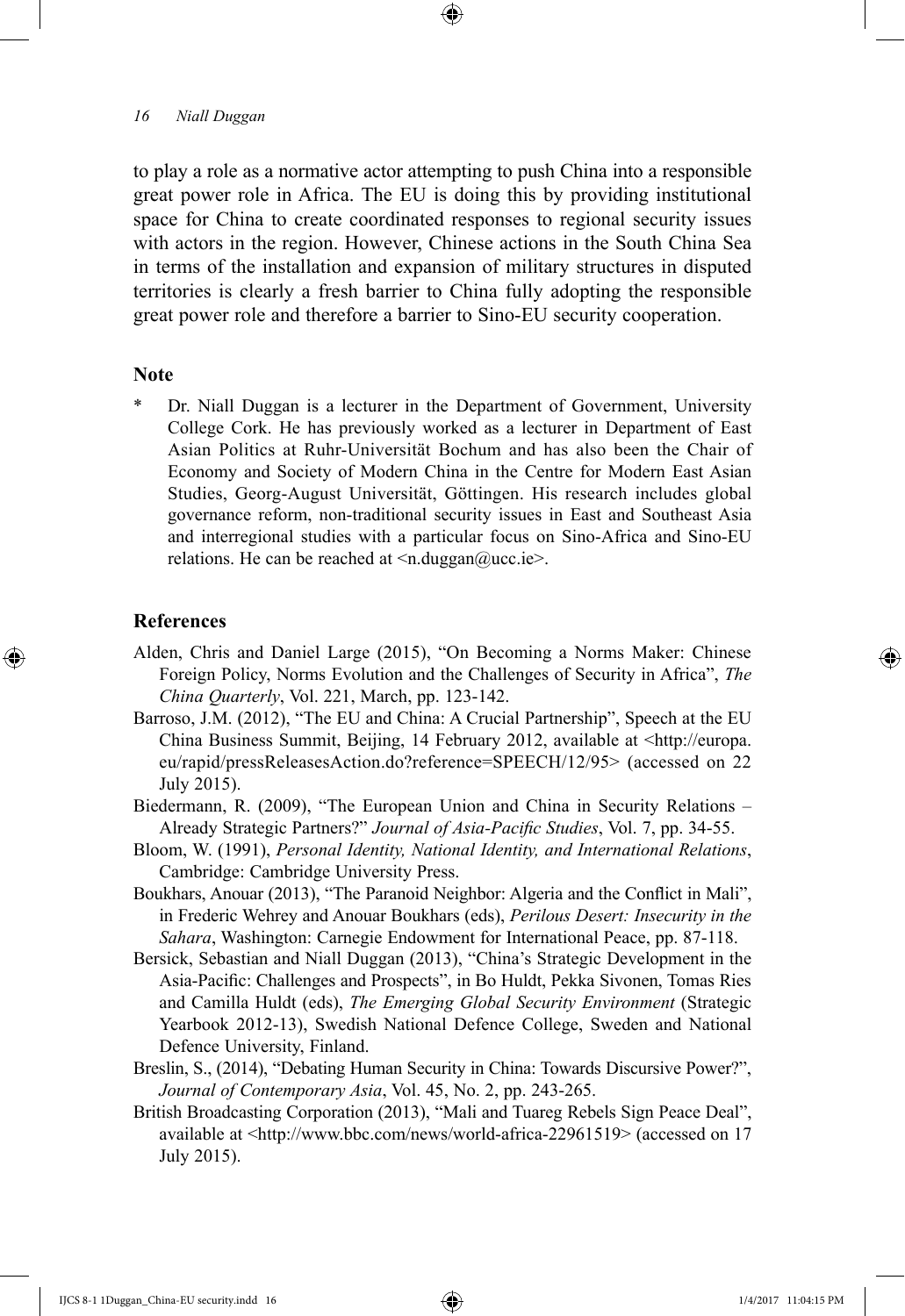- Brosig, Malte (2014), "EU Peacekeeping in Africa: From Functional Niches to Interlocking Security", *International Peacekeeping*, Vol. 21, No. 1, pp. 74-90.
- Cantir, Cristian and Juliet Kaarbo (2012), "Contested Roles and Domestic Politics: Reflections on Role Theory in Foreign Policy Analysis and IR Theory", *Foreign Policy Analysis*, Vol. 8, No. 1, pp. 5-24.
- Carlsnæs, W. (2002), "Foreign policy", in Carlsnæs, W., Risse, T. and Simmons, B. (eds), *Handbook of International Relations*, London: Sage Publications, pp. 331- 349.
- Chafetz, G., Abramson, H. and Grillot, S. (1996), "Role Theory and Foreign Policy: Belarussian and Ukrainian Compliance with the Nuclear Nonproliferation Regime", *Political Psychology*, Vol. 17, No. 4, pp. 727-757.
- Christensen, Peer Møller and Li Xing (2013), "China's Self-perception of Its Security Situation: The Nexus of the Internalities and Externalities", *Journal of China and International Relations*, Vol. 1, No. 1, pp. 26-45.
- Christoffersen, Gaye (2010), "China and Maritime Cooperation: Piracy in the Gulf of Aden", in Hari Singh and Colin Dürkop (eds), *Comprehensive Security in the Asia-Pacific Region*, Germany: Konrad Adenauer Stiftung, pp. 149-186.
- Chu Shulong (2004), "Globalization and Security: A Chinese View", paper presented at the International Symposium on Security Affairs 2004, organized by the National Institute of Defense Studies, Japan Defense Agency, pp. 17-33.
- CMF (2014), "CTF-151: Counter-piracy", Combined Maritime Forces (CMF) website, available at <http://combinedmaritimeforces.com/ctf-151-counter-piracy/> (accessed on 22 June 2014).
- Connolly, Chris and Jörn-Carsten Gottwald (2013), "The Long Quest for an International Order with Chinese Characteristics: A Cultural Perspective on Modern China's Foreign Policies", *Pacific Focus*, Vol. 28, No. 2, pp. 269-293.
- Council of the European Union (2012), "Guidelines on the EU's Foreign and Security Policy in East Asia", available at <http://www.consilium.europa.eu/ueDocs/cms Data/docs/pressdata/en/ misc/97842.pdf> (accessed on 22 June 2014).
- Dai Bingran and Zhang Shuangquan (2007), "EU Perceptions in China: Emerging Themes from the News Media, Public Opinion, and Elite Interviews", in Martin Holland, Peter Ryan, Alojzy Z. Nowak and Natalia Chaban (eds), *The EU Through the Eyes of Asia Media, Public and Elite Perceptions in China, Japan, Korea, Singapore and Thailand*, Warsaw, Poland: Zakład Grficzny Uniwersytet Warszawski, pp. 43-67.
- Défense et Sécurité nationale (2013), *Livre Blanc*, Paris: Direction de l'information légale et administrative, available at <http://www.gouvernement.fr/sites/default/ files/fichiers\_joints/livre-blanc-sur-la-defense-et-la-securite-nationale\_2013.pdf> (accessed on 22 June 2014).
- Duchêne, F. (1972), "Europe's Role in World Peace", in R.J. Mayne (ed.), *Europe Tomorrow: Sixteen Europeans Look Ahead*, London: Fontana Books.
- Duggan, N. (2014), "The Africa Policies of the European Union and the People's Republic of China", *R/evolutions*, Vol. 2, No. 1, pp. 362-391.
- Duggan, N. and Naarajarvi, T. (2015), "China in Global Food Security Governance", *Journal of Contemporary China*, Vol. 24, No. 95, pp. 943-960.

IJCS 8-1 1Duggan\_China-EU security.indd 17 1/4/2017 11:04:15 PM

⊕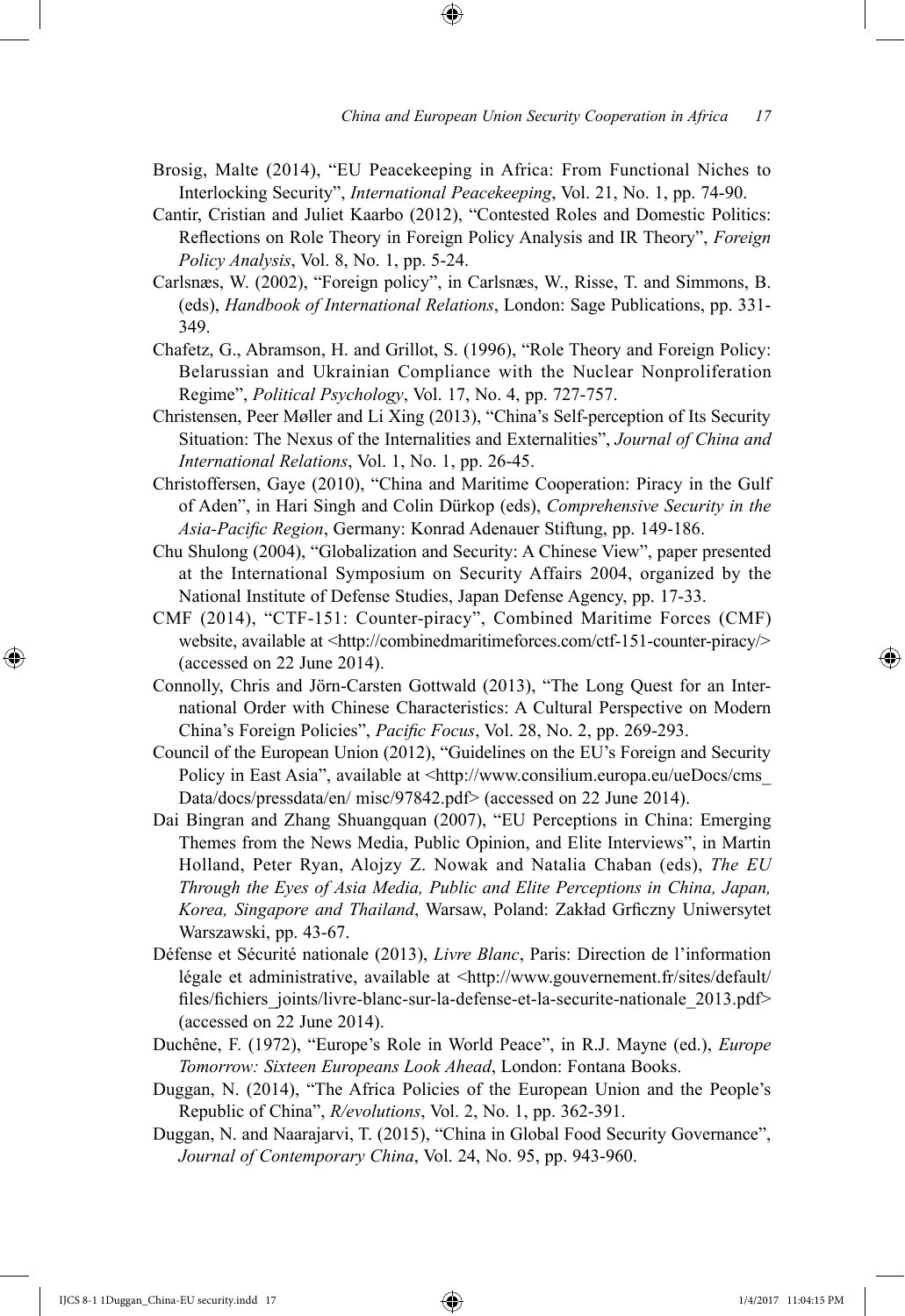- EEAS (2014), "Containing Piracy: EU NAVFOR Operation Atalanta", available at <http://eeas.europa.eu/piracy/containing\_piracy\_en.htm> (accessed on 22 June 2014).
- EEAS (2015a), "EU Support to African Capabilities", available at <http://eeas.europa. eu/csdp/capabilities/eu-support-african-capabilities/index\_en.htm> (accessed on 22 July 2015).
- EEAS (2015b), "EU Training Mission in Mali (EUTM Mali)", available at <http:// eeas.europa.eu/csdp/missions-and-operations/eutm-mali/pdf/factsheet\_eutm\_mali\_ en.pdf> (accessed on 22 July 2015).
- EEAS (2015c), "Mission Description", available at <http://eeas.europa.eu/csdp/ missions-and-operations/eutm-mali/mission-description/index\_en.htm> (accessed on 22 July 2015).
- EEAS (2015d), "EUCAP Sahel Mali", available at <http://eeas.europa.eu/csdp/ missions-and-operations/eucap-sahel-mali/index\_en.htm> (accessed on 22 July 2015).
- EEAS (2015e), "The European Commission's Response to the Food Crisis and Long-term Food Insecurity in the Sahel Region of Africa", available at <http:// eeas.europa.eu/csdp/missions-and-operations/eutm-mali/mission-description/ index en.htm> (accessed on 22 July 2015).
- Elgström, O. and Smith, M. (eds.) (2006), *The European Union's Roles in International Politics: Concepts and Analysis*. London: Routledge.
- European Commission (2013), "Countries and Regions", available at <http:// ec.europa.eu/trade/policy/countries-and-regions/countries/china/> (accessed on 22 June 2014).
- European Union Council Secretariat (2009), "EU Naval Operations against Piracy, Fact Sheet (EU NAVFOR Somalia – Operation Atalanta)", available at <http:// www.consilium.europa.eu/uedocs/cmsUpload/090507%20Factsheet%20EU%20 NAVFOR%20Somalia%20-%20version%207\_EN.pdf>.
- FAO (2014). "China-Mali South-South Cooperation Project: Efficient Agricultural Technologies from China Boost Production in Mali", available at <http://www. fao.org/3/a-i4700e/i4700e03.pdf>.
- Godement, François (2010), "Nos Partenaires Chinois Réagissent Beaucoup á la Pression", available at <http://www.euractiv.fr/institutions/interview/francoisgodement-partenaires-chinois-reagissent-pression-13676.html> (accessed on 22 June 2014).
- Gottwald, Jörn-Carsten and Niall Duggan (2011), "Hesitant Adaptation: China's New Role in Global Policies", in Hanns W. Monull and Sebastian Harnisch (eds), *Role Theory in International Relations*, London: Routledge.
- Gowan, Richard (2014), "African Security a Bright Spot for Sino-European Cooperation", European Council on Foreign Relations, available at <http://www. ecfr.eu/article/commentary\_african\_security\_a\_bright\_spot\_for\_sino\_european cooperation338> (accessed on 22 July 2015).
- H.M. Government (2010), *A Strong Britain in an Age of Uncertainty: The National Security Strategy*, available at <https://www.gov.uk/government/uploads/system/ uploads/attachment\_ data/file/61936/national -security-strategy.pdf> (accessed on 22 June 2014).

IJCS 8-1 1Duggan\_China-EU security.indd 18 1/4/2017 11:04:15 PM

⊕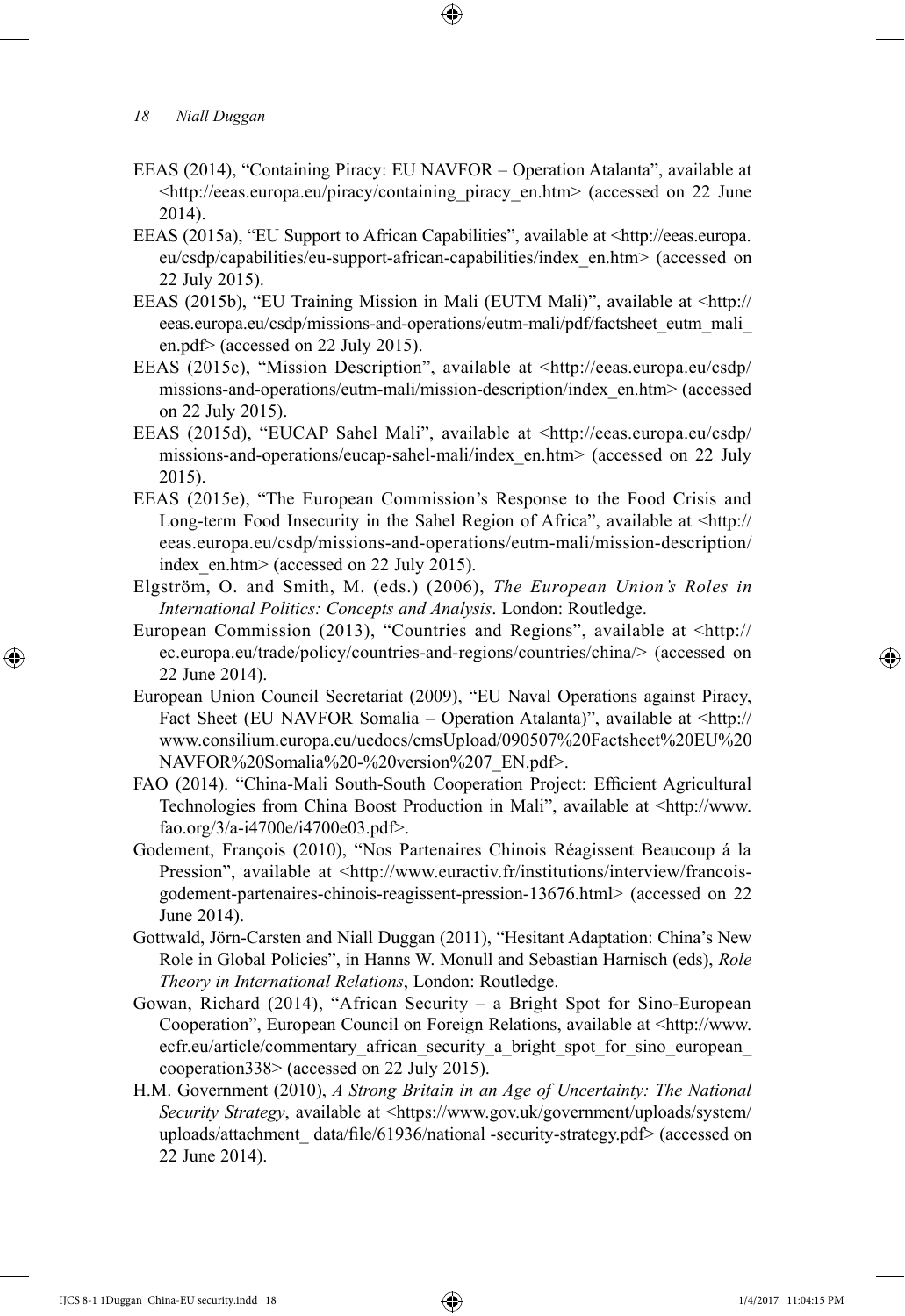- Harnisch, Sebastian (2001), "Change and Continuity in Post-unification Germany Foreign Policy", *German Politics*, Vol. 10, No. 1, pp. 35-60.
- Harnisch, Sebastian (2011), "Role theory: Operationalization of Key Concepts", in Sebastian Harnisch, Cornelia Frank and Hanns W. Maull (eds), *Role Theory in International Relations: Approaches and Analyses*, London and New York: Routledge.
- Harnisch, Sebastian (2015), "China's Historical Self and Its International Role", in Sebastian Harnisch, Sebastian Bersick and Jörn-Carsten Gottwald, *China's International Roles*, London: Routledge.
- Hille, Kathrin (2013), "China Commits Combat Troops to Mali", *Financial Times*, available at <http://www.ft.com/cms/s/0/e46f3e42-defe-11e2-881f-00144feab7de. html> (accessed on 17 July 2015).
- Hollis, Martin and Smith, Steve (1990), *Explaining and Understanding International Relations*, Oxford: Oxford University Press.
- Holsti, K.J. (1970), "National Role Conceptions in the Study of Foreign Policy", *International Studies Quarterly*, Vol. 14, No. 3, pp. 233-309.
- Horowitz, Shale and Min Ye (2006), "China's Grand Strategy, the Korean Nuclear Crisis, and the Six-Party Talks", *Pacific Focus*, Vol. 21, No. 2, pp. 45-79.
- Hú Guāngqū (2014), "Zhōngguó fù mǎlǐ wéihé bùduì kāishǐ shǒucì lúnhuàn" [Chinese troops began first rotation in Mali], available at <http://www.huaxia.com/thjq/jsxw/ dl/2014/09/4074761.html> (accessed on 22 July 2015).
- Jung, Joo-Youn (2012), "Rising China and the Chinese Public's Security Perceptions", EAI Asia Security Initiative Working Paper, No. 23, East Asia Institute, Korea.
- Koenig, Nicole (2014), "Between Conflict Management and Role Conflict: The EU in the Libyan Crisis", *European Security*, Vol. 23, No. 3, pp. 250-269.
- Krotz, Ulrich and James Sperling (2011), "Discord and Collaboration in Franco-American Relations: What Can Role Theory Tell Us?", in Sebastian Harnisch, Cornelia Frank and Hanns W. Maull (eds), *Role Theory in International Relations: Approaches and Analyses*, London and New York: Routledge, pp. 213-233.
- Larkin, Bruce (1971), *China and Africa, 1949–1970: The Foreign Policy of the People's Republic of China*, Berkeley: University of California Press.
- Lasheras, Borja, Christoph Pohlmann, Christos Katsioulis and Fabio Liberti (2009), *European Union Security and Defence White Paper: A Proposal*, Friedrich-Ebert-Stiftung, available at <http://library.fes.de/pdf-files/id/ipa/07075.pdf> (accessed on 22 June 2014).
- Liu Lirong (2011), "The EU and China's Engagement in Africa: The Dilemma of Socialisation", EUISS Occasional Paper No. 93 (August), European Union Institute for Security Studies, Paris, France.
- Manners, Ian (2013), "The European Union as a Minervian Actor in Global Institution Building", in Yves Tiberghien (ed.), *Leadership in Global Institution Building*, London: Palgrave Macmillan, pp. 33-48.
- Maull, H.W. (1990), "Germany and Japan: The New Civilian Powers", *Foreign Affairs*, Vol. 69, No. 5, pp. 91-106.
- McCourt, D. (2012), "The Roles States Play: A Meadian Interactionist Approach", *Journal of International Relations and Development*, Vol. 13, No. 2, pp. 370-392.

IJCS 8-1 1Duggan\_China-EU security.indd 19 1/4/2017 11:04:15 PM

⊕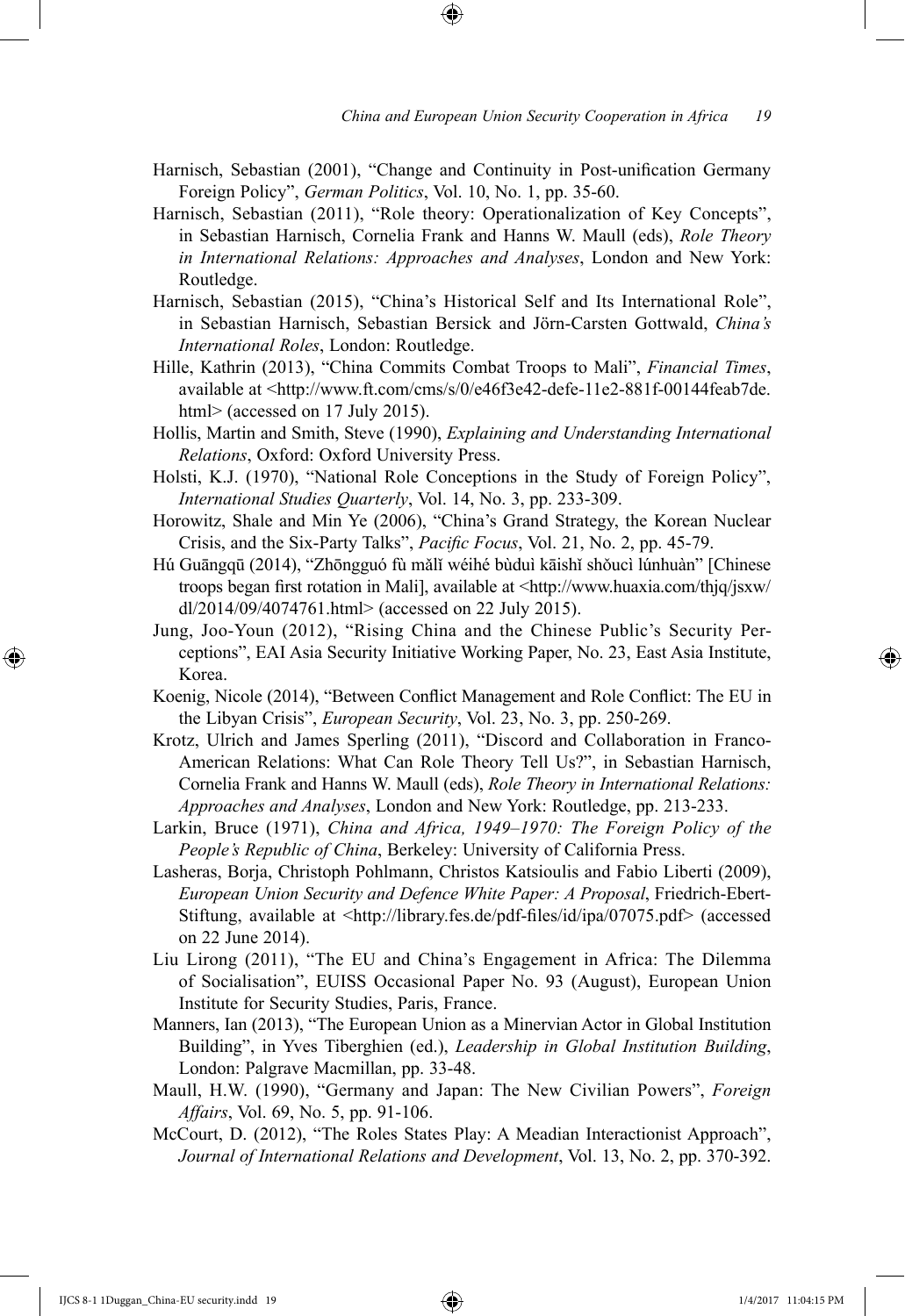- Men Honghua (2013a), Quanqiuhua yu Zhongguo rentong [Globalization and China's identity], available at <http://news.hexun.com/2013-07-26/156515566.html> (accessed on 22 July 2015).
- Men Honghua (2013b), *Liǎng gè dàjú shìjiǎo xià de zhōngguó guójiā rèntóng biànqiān (1982—2012)* [*Changes in the overall interests of both China National Identity Perspective (1982-2012)*], Beijing: Zhōngguó Shèhuì Kēxué Chūbǎnshè.
- Ministry for Defence (2014a), "China Supports African Rapid Response Forces", available at <http://eng.mod.gov.cn/DefenseNews/2014-12/12/content\_4557257. htm> (accessed on 17 July 2015).
- Ministry for Defence (2014b), "First Chinese Peacekeeping Force in Mali Returns with Great Honor", available at <http://eng.mod.gov.cn/DefenseNews/2014-09/28/ content  $4540697.$ htm $>$  (accessed on 17 July 2015).
- Ministry for Defence (2015a), "Chinese Peacekeeping Troops to Mali Receive UN Peace Medals", available at <http://eng.mod.gov.cn/Peacekeeping/2015-03/26/ content 4577156.htm> (accessed on 17 July 2015).
- Ministry for Defence (2015b), "Chinese Peacekeepers Hit by 31 Rocket Projectiles in Mali", available at <http://eng.mod.gov.cn/DefenseNews/2014-12/12/content\_ 4557336.htm> (accessed on 17 July 2015).
- Ministry of Foreign Affairs (2014), *China's Policy Paper on the EU: Deepen the China-EU Comprehensive Strategic Partnership for Mutual Benefit and Win-win Cooperation*, available at <http://www.fmprc.gov.cn/mfa\_eng/wjdt\_665385/wjzcs/ t1143406.shtml> (accessed on 22 June 2014).
- Ministry of National Defense (2013), "Chinese Defense Minister Meets with EU Foreign Policy Chief", available at <http://eng.mod.gov.cn/TopNews/2013-04/28/ content  $4445415.$ htm $>$  (accessed on 22 July 2015).
- Ministère de la Dèfense (2013), "Bilan des opèations du 28 janvier", available at <http://www.defense.gouv.fr/operations/actualites/operation-serval-point-desituation-du-28-janvier-2013> (accessed on 17 July 2015).
- Ministère de la Dèfense (2014), "Opération Barkhane", available at <http://www. defense.gouv.fr/operations/sahel/dossier-de-presentation-de-l-operation-barkhane/ operation-barkhane> (accessed on 17 July 2015).
- Mitzen, Jennifer (2006), "Ontological Security in World Politics: State Identity and the Security Dilemma", *European Journal of International Relations*, Vol. 12, No. 3, pp. 341-370.
- Nederlandse Vertegenwoordigingen China (2015), "Peacekeeping and Conflict Prevention", Netherlands Embassy and Consulates, China, available at <http:// china.nlembassy.org/key-topics/peace-and-justice/peacekeeping-and-conflictprevention.html> (accessed on 22 July 2015).
- news.163 (2011), "Guófáng bù jiù zhōngguó hángmǔ píngtái zàicì chūhǎi děng dá jìzhě wèn (quánwén)" [Department of Defense and other Chinese aircraft carrier platform to sea again, answering reporters' questions (full text)], available at <http://news.163.com/11/1130/17/7K4H3EJ600014JB6.html>.
- Noesselt, Nele (2014), *China's Multiple Role(s) in World Politics: Decrypting China's North Korea Strategy*, GIGA Working Papers No. 243, Hamburg: GIGA German Institute of Global and Area Studies.

IJCS 8-1 1Duggan\_China-EU security.indd 20 1/4/2017 11:04:15 PM

⊕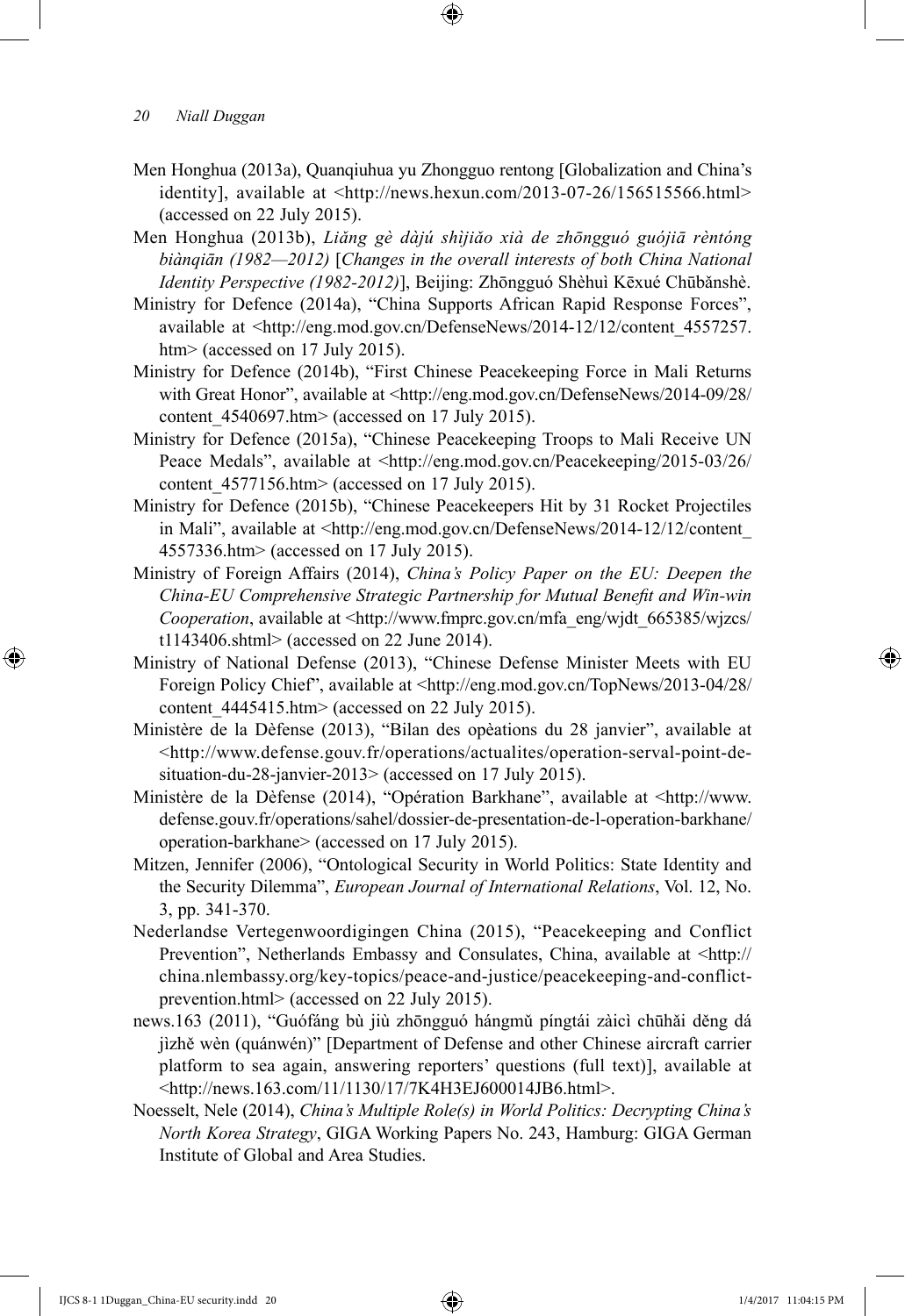- Odgaard, Liselotte and Sven Biscop (2006), "THE EU and China: Partners in Effective Multilateralism?", Paper presented at the conference on the International Politics of EU-China Relations sponsored by the Chinese Academy of Social Sciences and the British Academy, 20-21 April 2006.
- Orbie, Jan (2009), *Europe's Global Role: External Policies of the European Union*, Aldershot: Ashgate Publishing.
- Pan Zhongqi (2012), "Sovereignty in China-EU Relations: The Conceptual Gap and Its Implications", in Pan Zhongqi (ed.), *Conceptual Gaps in China-EU Relations: Global Governance, Human Rights and Strategic Partnerships*, Basingstoke: Palgrave Macmillan, pp. 19-34.
- Pye, Lucian (1990), "China: Erratic State, Frustrated Society", *Foreign Affairs*, Vol. 69, No. 4, pp. 56-74.
- Schneider, Julia (2014), "Early Chinese Nationalism: The Origins under Manchu Rule", in Bart Dessein (ed.), *Interpreting China as a Regional and Global Power: Nationalism and Historical Consciousness in World Politics*, Basingstoke: Palgrave Macmillan, pp. 7-29.
- Shambaugh, David (2004), "China Engages Asia: Reshaping the Regional Order", *International Security*, Vol. 29, No. 3, pp. 64-99.
- Shih Chih-yu (2013), "Assigning Role Characteristics to China: The Role State versus the Ego State", *Foreign Policy Analysis*, Vol. 8, No. 1, pp. 71-90.
- Shih Chih-yu and Yin Jiwu, (2013), "Between Core National Interest and a Harmonious World: Reconciling Self-role Conceptions in Chinese Foreign Policy", *The Chinese Journal of International Politics*, Vol. 6, No. 1, pp. 59-84.
- Sicurelli, Daniela (2010), "Competing Models of Peacekeeping: The Role of the EU and China in Africa", paper prepared for the Fifth Pan-European Conference on EU Politics, Porto, Portugal, 23-26th June.
- Sjursen, Helene (2006), "The EU as a 'Normative' Power: How can this be?", *Journal of European Public Policy*, Vol. 13, No. 2, pp. 235-251.
- Smith, K.E. (2003), *European Union Foreign Policy in a Changing World*, Cambridge: Cambridge University Press.
- Soares, B.F. (2005), "Islam in Mali in the Neoliberal Era", *African Affairs*, Vol. 105, No. 418, pp. 77-95.
- Song Nianshen (2012), "'Tributary' from a Multilateral and Multilayered Perspective", *The Chinese Journal of International Politics*, Vol. 5, No. 2, pp. 155-182.
- State Council (2011a), *"Zhōngguó de duìwài yuánzhù" báipíshū* [*"China's foreign aid" White Paper*], available at <http://politics.people.com.cn/GB/1026/14450711. html> (accessed on 22 June 2014).
- State Council (2011b), *Zhōngguó de hépíng fāzhǎn* [*China's peaceful development*], available at <http://big5.xinhuanet.com/gate/big5/news.xinhuanet.com/ politics/2011-09/06/c\_121982103.htm> (accessed on 22 June 2014).
- State Council (2012a), *"Zhōng rì hán hézuò (1999-2012)" báipíshū (quánwén)*  [*"Japan-Korea Cooperation (1999-2012)" white paper (full text)*], available at <http://www.gov.cn/jrzg/2012-05/09/content\_2133457.htm> (accessed on 22 June 2014).
- State Council (2012b), *"Diàoyúdǎo shì zhōngguó de gùyǒu lǐngtǔ" báipíshū (quánwén)* [*"Diaoyu Islands are China's inherent territory" white paper (full text)*], available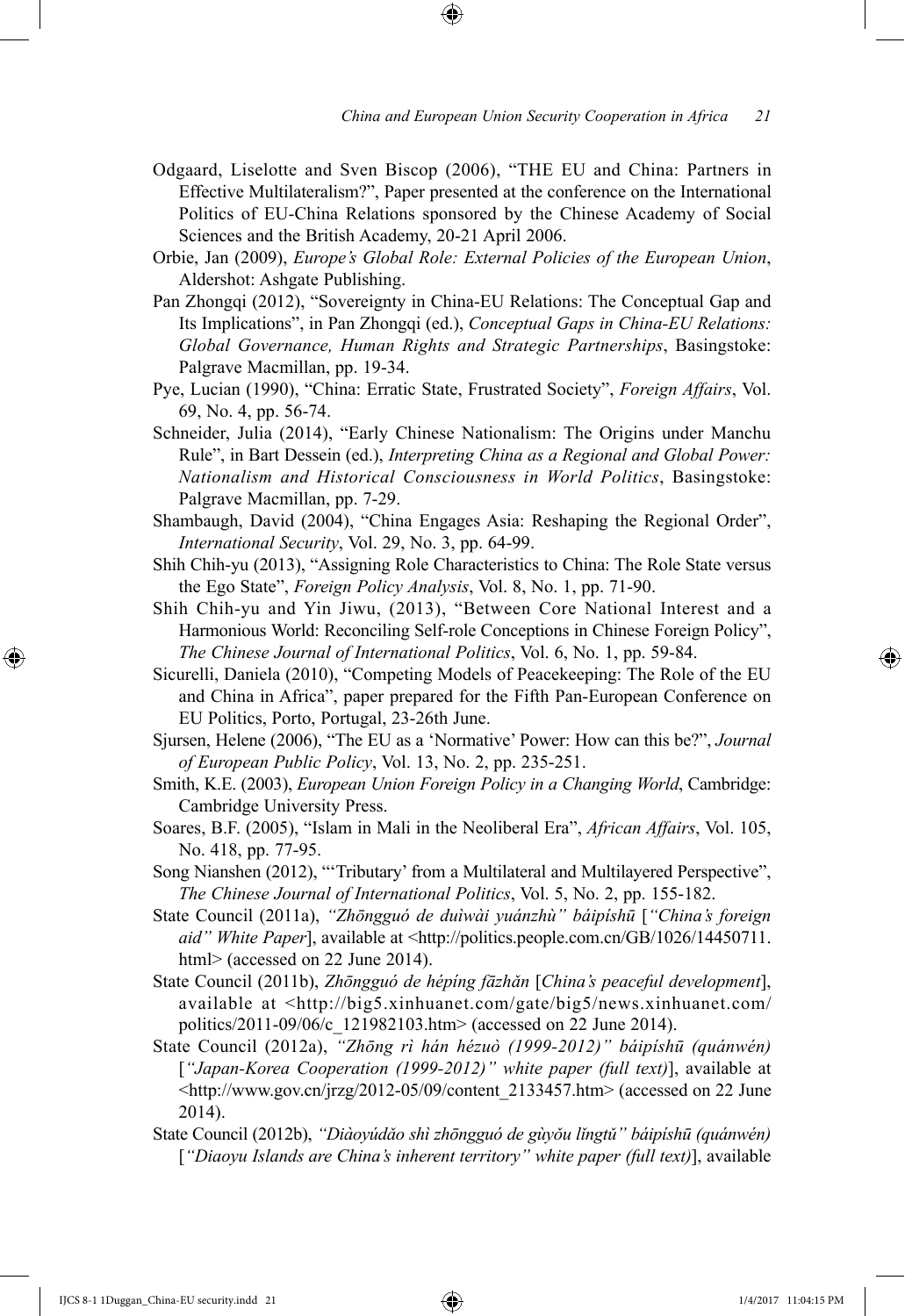at  $\langle$ http://news.xinhuanet.com/2012-09/25/c\_113202698.htm> (accessed on 22) June 2014).

⊕

- Steele, B.J. (2008), *Ontological Security in International Relations: Self-Identity and the IR State*, London and New York: Routledge.
- Stumbaum, May-Britt U. (2011), "Europe's Views on China's Role in International security", in Frans-Paul van der Putten and Chu Shulong (eds), *China, Europe and International Security: Interests, Roles and Prospects*, London and New York: Routledge, pp. 7-19.
- Tocci, Nathalie (ed.) (2008), *Who is a Normative Foreign Policy Actor? The European Union and its Global Partners*, Brussels: Centre for European Policy Studies, available at <http://aei.pitt.edu/32609/1/48.\_Who\_is\_a\_Normative\_Foreign\_ Policy Actor.pdf> (accessed on 22 June 2014).
- Tonra, Ben (2003), "Constructing the Common Foreign and Security Policy: The Utility of a Cognitive Approach", *Journal of Common Market Studies*, Vol. 41, No. 4, pp. 731-756.
- United Nations (2017), "MINUSMA Facts and Figures" available at <http://www. un.org/en/peacekeeping/missions/minusma/facts.shtml> (accessed on 29 March 2017).
- United Nations Security Council (2012), "Report of the Secretary-General on the Situation in Mali, No. S/2012/894", available at <http://www.un.org/Docs/journal/ asp/ws.asp?m=S/2012/894>.
- United Nations Security Council (2013), "Security Council Resolution 2100 (2013) [on establishment of the UN Multidimensional Integrated Stabilization Mission in Mali (MINUSMA)], 25 April 2013, S/RES/2100 (2013)", available at <http:// www.un.org/en/peacekeeping/ missions/minusma/mandate.shtml> (accessed on 17 July 2015).
- UNODC (2009), *Maritime Piracy*, United Nations Office on Drugs and Crime Report, available at <https://www.unodc.org/documents/data-and-analysis/tocta/9. Maritime piracy.pdf> (accessed on 22 June 2014).
- Van Hoeymissen, Sara (2010), "China's Support to Africa's Regional Security Architecture: Helping Africa to Settle Conflicts and Keep the Peace?", in New Avenues for Sino-African Partnership & Co-operation – China & African Regional Organisations, *The China Monitor*, Issue 49, March, pp. 10-14.
- Walker, S.G. (1987), "Role Theory and Foreign Policy Analysis: An Evaluation", in S.G. Walker (ed.), *Role Theory and Foreign Policy Analysis*, Durham: Duke University Press.
- Wendt, Alexander (1999), *Social Theory of International Politics*, Cambridge, UK: Cambridge University Press.
- Wenwen Shen (2015), "New Wine in an Old Bottle? The Chinese Perspective on Human Security: Implications for EU-China Security Cooperation", EUSC Policy Paper Series, Autumn/Winter 2014/15.
- Xinhua (2008), "Guófáng bù jièshào hǎijūn fù suǒmǎlǐ hǎiyù hùháng qíngkuàng děng" [Defense Department describes the naval escort situation to Somalia waters, etc.], available at <http://news.xinhuanet.com/mil/2008-12/23/content\_10547521.htm> (accessed on 22 June 2014).

IJCS 8-1 1Duggan\_China-EU security.indd 22 1/4/2017 11:04:15 PM

⊕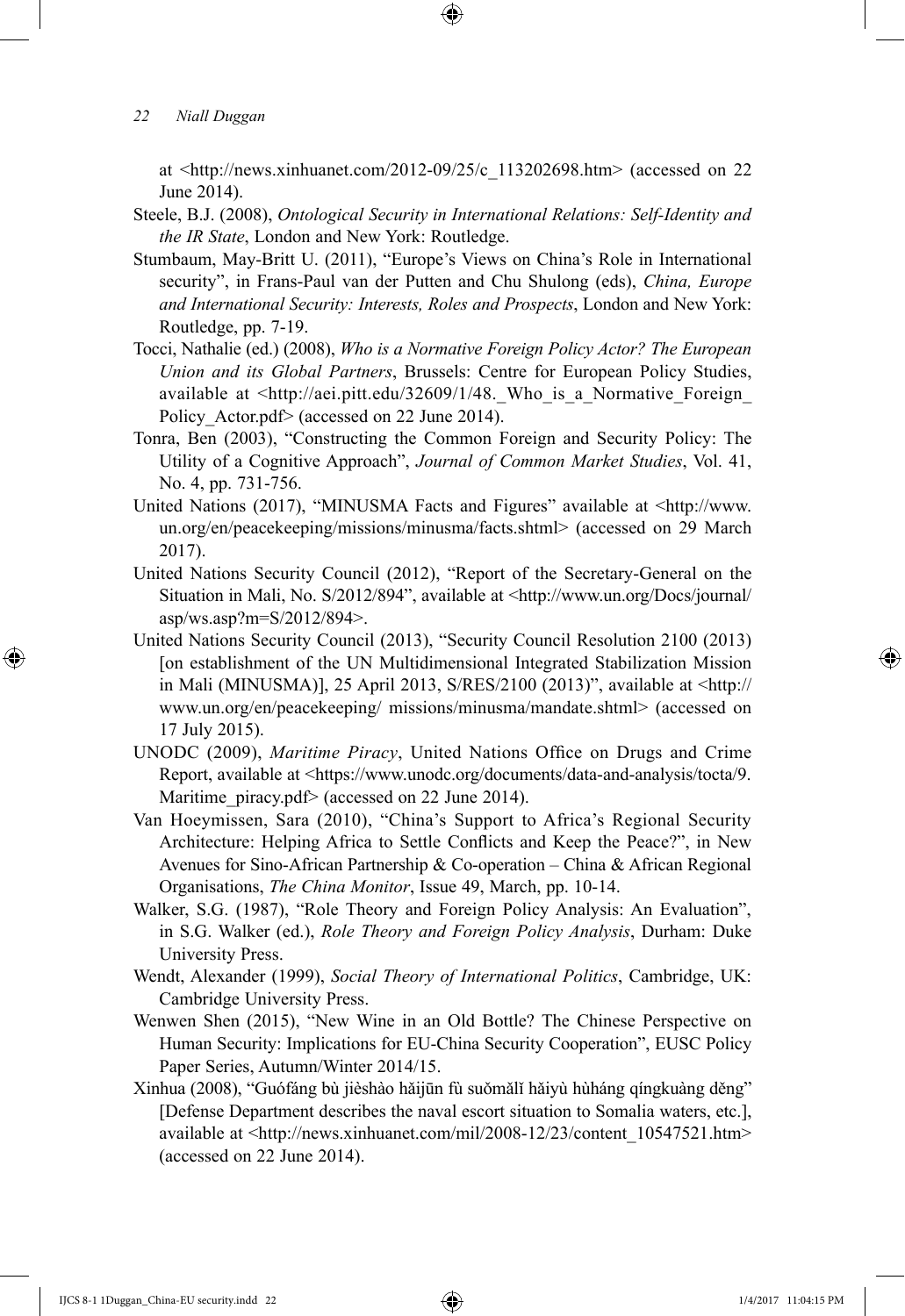- Xu Qiyu (2009), "Managing Uncertainties: China–EU International Security Cooperation", Institute for Security and Development Policy, Asia Program paper, September, Stockholm-Nacka, Sweden.
- Yang Yi (2008), "Joining anti-piracy battle a responsible move," *China Daily*, 23 December, available at <http://www.chinadaily.com.cn/opinion/2008-12/23/ content  $7330711$ .htm> (accessed on 22 June 2014).
- Zarakol, Ayse (2010), "Ontological Security and State Denial of Historical Crimes: Turkey and Japan", *International Relations*, Vol. 24, No. 1, pp. 3-23.
- Zhang Yanbing (2011), "China's Views on Europe's Role in International Security", in Frans-Paul van der Putten and Chu Shulong (eds), *China, Europe and International Security: Interests, Roles and Prospects*, London and New York: Routledge, pp. 20-36.
- Zhao Kejin (2010), *Zhōngguó juéqǐ yǔ duìwài zhànlüè tiáozhěng* [*China's Rise and Its Foreign Strategic Readjustment*], Beijing: Zhōngguó Shèhuì Kēxué Chūbǎnshè.
- Zhou Bo (2013), "Counter-piracy in the Gulf of Aden: Implications for PLA Navy", *China-US Focus*, available at <http://www.chinausfocus.com/peace-security/ counter-piracy-in-the-gulf-of-aden-implications-for-pla-navy/> (accessed on 22 June 2014).
- Zhou Yuyuan (2011), "Dìqū jiān zhǔyì de liǎng zhǒng xíngshì\*——jīyú ōuméng yǔ zhōngguó duì fēi dìqū jiān hézuò jīngyàn de fēnxī" [Between the two forms of regionalism\* – Based on an analysis of the European Union and China experienced non-regional cooperation], *Shìjiè jīngjì yǔ zhèngzhì* [World Economics and Politics], No, 7, pp 21-43, available at <http://www.usc.cuhk.edu.hk/ PaperCollection/Details.aspx?id=8282> (accessed on 22 June 2014).
- Zhu Wenxia (2007), *Shìjì zhī jiāo de zhōng'ōu guānxì—jiān lùn zhōng'ōu ānquán guān* [*Turn of the Century China-EU relations – Also on the Central European Security Concept*], Shanghai Academy of Social Sciences Research Center for European Studies, Working paper, available at <http://www.escsass.org.cn/cn/show. asp?id=488> (accessed on 22 June 2014).
- Zhu Zhiqun (2010), *China's New Diplomacy: Rationale, Strategies and Significance*, Aldershot, UK: Ashgate Publishing.